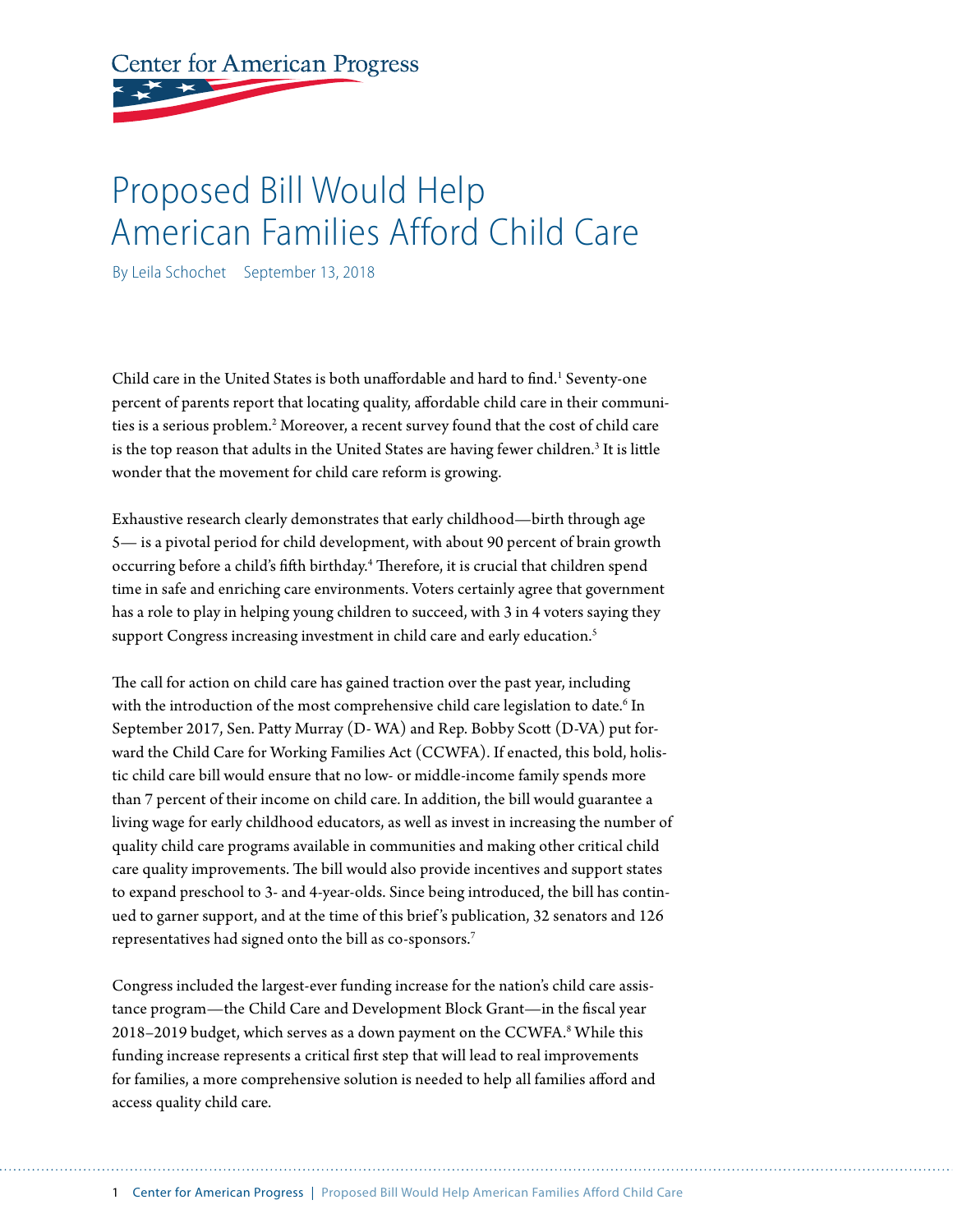As parents continue to struggle—and political leaders on both sides of the aisle highlight child care as a pressing issue<sup>9</sup>—the CCWFA remains a viable and much-needed solution to address the nation's child care crisis. This issue brief highlights how families and workers in every state would benefit in a single year under the CCWFA:

- Three in 4 children ages 12 and under would be income-eligible for child care assistance.
- The median family's child care payment would not exceed \$45 per week.
- All child care workers would earn a living wage. Three-quarters of child care workers currently earn below a living wage and would therefore see a pay increase.

## **Snapshot: How the CCWFA would work**

A typical married couple, let's call them James and Michelle, live with their 1-year-old daughter and 4-year-old son in Grand Rapids, Michigan. James works as a mechanic and Michelle as a home health aide, bringing home a combined income of about \$81,000 each year. About a quarter of their income currently goes toward paying for child care for their two children, and after paying for their mortgage, car payment, health insurance, and groceries, James and Michelle barely make ends meet each month. Michelle has considered leaving her job to stay home with her children instead of spending half of her salary on child care but worries about losing her income and falling behind in her career.

Under the CCWFA, James and Michelle's child care payment for two children would be capped at \$32 each week. They would save nearly \$16,000 per year on child care—enough to pay for two years' worth of groceries for their family.10 (see calculations in Appendix)

## About the CCWFA

The CCWFA, if passed, would help families with children ages 12 and under afford high-quality, flexible child care, as well as after-school and summer care. Under the CCWFA, families earning up to 150 percent of their respective state median income (SMI) would be eligible for assistance and would spend no more than 7 percent of their income on child care, no matter how many children they have. As proposed, the bill operates on a sliding scale, meaning that lower-earning families would pay a smaller percentage of their income toward child care. (see Appendix table) For example, an Ohio family of four earning \$81,400—the median income for the state would be expected to pay a maximum of \$1,600 per year for child care. An Ohio family earning about \$61,000 or less per year would have no copay obligation; in other words, they would pay nothing for their child care.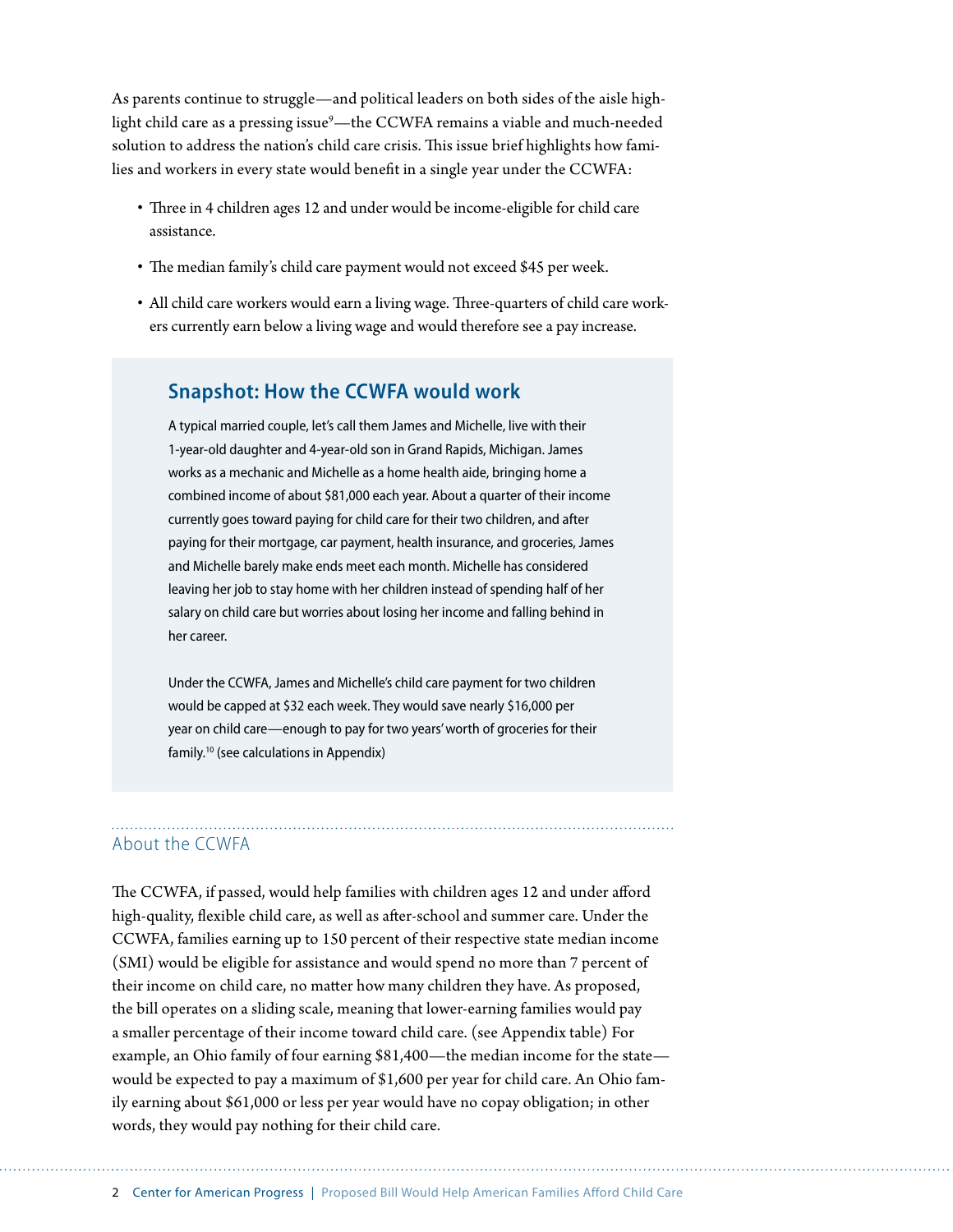Importantly, the CCWFA would holistically address quality, cost, supply, and wages in the nation's child care system instead of relying on piecemeal efforts. Specifically, if enacted, the CCWFA would:

- Guarantee child care assistance to low-income and middle-class families earning up to 150 percent of the SMI.
- Cap child care payments at 7 percent of a family's income to align with the U.S. Department of Health and Human Services' definition of affordable child care.<sup>11</sup>
- Ensure that early childhood educators earn a living wage and are compensated at the same level as elementary school teachers if they have the same credentials and experience.
- Invest in improving quality in child care programs and increasing the number of child care slots in child care deserts, or areas with an undersupply of child care.<sup>12</sup>
- Provide funding and incentives for states to expand high-quality preschool programs to serve 3- and 4-year-olds.

The CCWFA would have tangible benefits for family economic security, American businesses, and the nation's economy. Specifically, the CCWFA would create an estimated 2.3 million jobs by enabling 1.6 million parents to join the labor force as a direct result of access to child care subsidies and by creating an estimated 700,000 new jobs in the field of early childhood care and education.13 Nearly 80 percent of increased employment would be among low-income mothers, which would lift at least 1 million families out of poverty.14

## More children and families would be eligible for child care assistance

Under the CCWFA, all eligible families would receive child care assistance. The Center for American Progress' analysis finds that under the bill, 3 in 4 children about 40 million—ages 12 and under would be income-eligible for child care assistance.15 (see Table 1) Eligible families would be able to use their child care subsidy to pay for child care during traditional work hours, as well as during evenings, on weekends, and in the summer. Expanding access to child care assistance will help to promote parental workforce participation and will ensure that children spend time in safe and enriching environments while their parents are at work.<sup>16</sup>

Currently, just 1 in 6 eligible families receives a child care subsidy.17 Research shows that receiving a child care subsidy is associated with increased maternal employment and educational attainment.<sup>18</sup> Moreover, attending a high-quality early learning program can have extensive benefits for young children's development.<sup>19</sup>

The CCWFA would create an estimated 2.3 million jobs.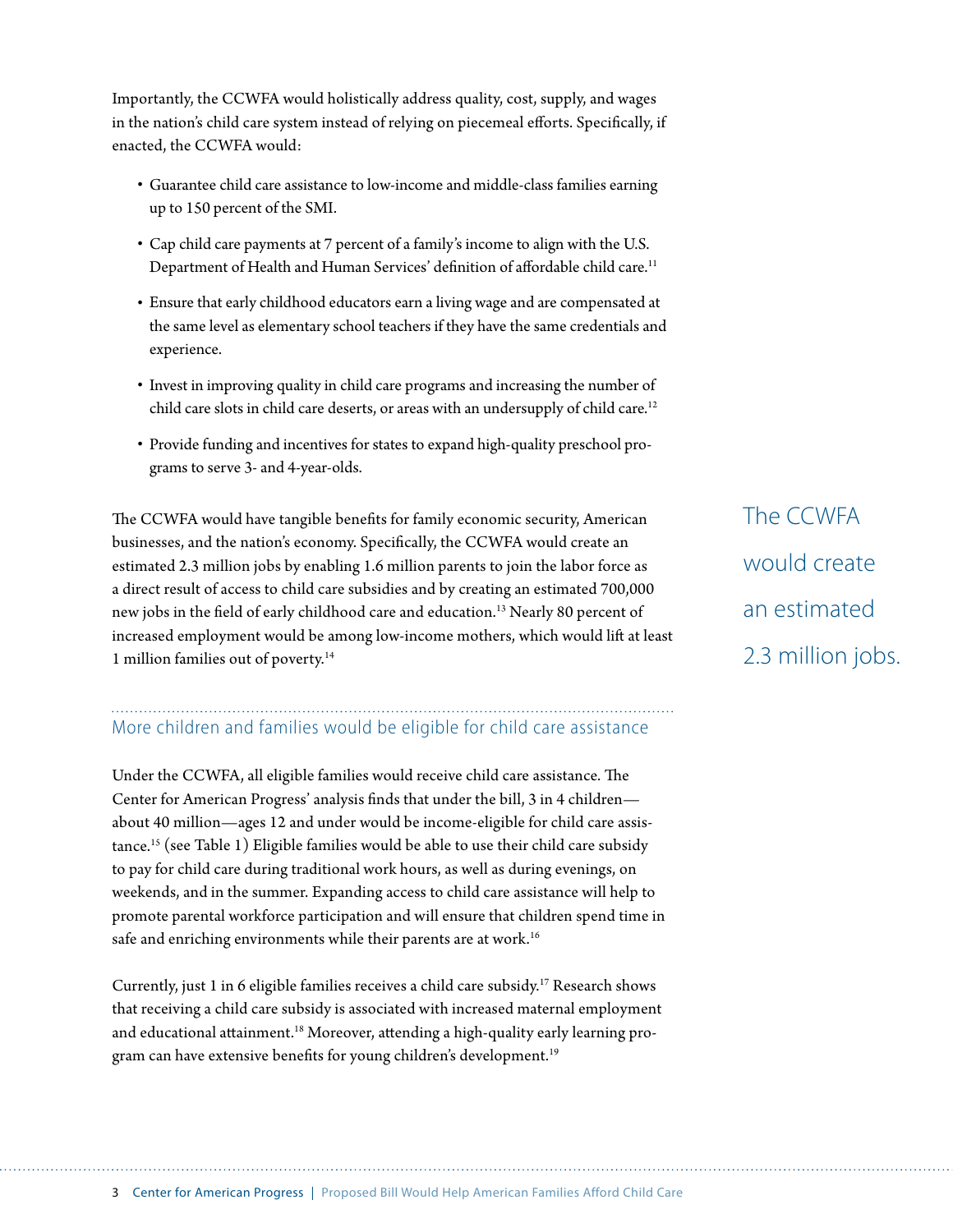#### **TABLE 1 3 in 4 children would be income-eligible for child care assistance**

Estimated number and share of children ages 12 and under who are income-eligible under the CCWFA

| <b>State</b>         | Number of eligible children | Share who are eligible |
|----------------------|-----------------------------|------------------------|
| National             | 40,148,000                  | 76%                    |
| Alabama              | 597,000                     | 77%                    |
| Alaska               | 116,000                     | 80%                    |
| Arizona              | 882,000                     | 75%                    |
| Arkansas             | 392,000                     | 77%                    |
| California           | 4,753,000                   | 73%                    |
| Colorado             | 694,000                     | 76%                    |
| Connecticut          | 393,000                     | 76%                    |
| Delaware             | 118,000                     | 81%                    |
| District of Columbia | 62,000                      | 66%                    |
| Florida              | 2,263,000                   | 76%                    |
| Georgia              | 1,355,000                   | 76%                    |
| Hawaii               | 182,000                     | 80%                    |
| Idaho                | 239,000                     | 76%                    |
| Illinois             | 1,563,000                   | 75%                    |
| Indiana              | 906,000                     | 80%                    |
| lowa                 | 409,000                     | 78%                    |
| Kansas               | 406,000                     | 79%                    |
| Kentucky             | 555,000                     | 77%                    |
| Louisiana            | 616,000                     | 77%                    |
| Maine                | 146,000                     | 80%                    |
| Maryland             | 765,000                     | 79%                    |
| Massachusetts        | 738,000                     | 76%                    |
| Michigan             | 1,180,000                   | 77%                    |
| Minnesota            | 724,000                     | 78%                    |
| Mississippi          | 385,000                     | 74%                    |
| Missouri             | 775,000                     | 79%                    |
| Montana              | 128,000                     | 77%                    |
| Nebraska             | 275,000                     | 79%                    |
| Nevada               | 372,000                     | 77%                    |
| New Hampshire        | 142,000                     | 77%                    |
| New Jersey           | 1,067,000                   | 76%                    |
| <b>New Mexico</b>    | 264,000                     | 77%                    |
| New York             | 2,233,000                   | 75%                    |
| North Carolina       | 1,235,000                   | 76%                    |
| North Dakota         | 104,000                     | 79%                    |
| Ohio                 | 1,439,000                   | 78%                    |
| Oklahoma             | 543,000                     | 78%                    |
| Oregon               | 459,000                     | 74%                    |
| Pennsylvania         | 1,493,000                   | 79%                    |
| Rhode Island         | 119,000                     | 82%                    |

4 Center for American Progress | Proposed Bill Would Help American Families Afford Child Care

. . . . . . . . .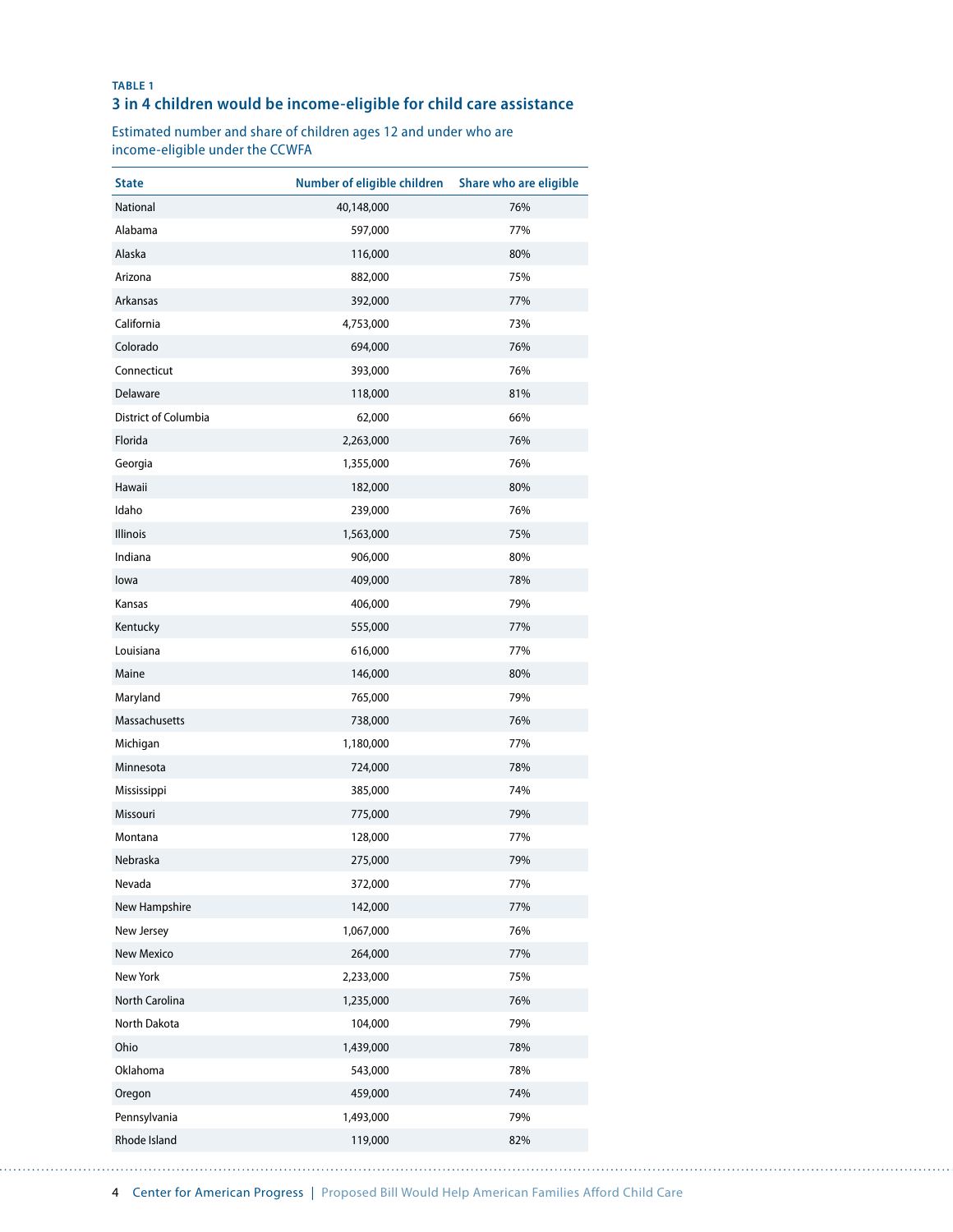| <b>State</b>   | Number of eligible children | Share who are eligible |
|----------------|-----------------------------|------------------------|
| South Carolina | 616,000                     | 77%                    |
| South Dakota   | 130,000                     | 81%                    |
| Tennessee      | 830,000                     | 78%                    |
| <b>Texas</b>   | 3,968,000                   | 75%                    |
| Utah           | 548,000                     | 80%                    |
| Vermont        | 66,000                      | 79%                    |
| Virginia       | 1,002,000                   | 75%                    |
| Washington     | 884,000                     | 75%                    |
| West Virginia  | 221,000                     | 81%                    |
| Wisconsin      | 732,000                     | 79%                    |
| Wyoming        | 90,000                      | 86%                    |

Note: "Income-eligible children" are defined as children ages 12 and under who live in households earning less than 150 percent of the SMI for their household size.

Sources: Author's analysis of Steven Ruggles and others, "Integrated Public Use Microdata Series, U.S. Census Data for Social, Economic, and Health Research, 2016 American Community Survey: 5-year estimates," available at https://usa.<br>ipums.org/usa/ (last accessed August 2018); Office of Community Services, "State Median Income Estimates f Use in FY 2018 and Mandatory Use in FY 2019," June 15, 2018, available at https://www.acf.hhs.gov/ocs/resource/ state-median-income-estimates-for-optional-use-in-fy-2018-and-mandatory-use-in-fy-2019.

## Parents would pay less and have greater access to high-quality child care

Under the CCWFA, the median family of four in every state would spend no more than \$45 each week on child care, no matter how many children they have. (see Table 2) Maximum payment rates for the median family of four would range from \$23 per week in Mississippi to \$43 per week in Massachusetts.

While safe and reliable child care is a necessity for working parents, it is often economically out of reach. For many families, child care is the single largest household expense. Nationally, the average annual cost of center-based child care is around \$20,000 for a family with an infant and a preschooler.<sup>20</sup> Under the CCWFA, young families stand to save thousands of dollars each year, freeing up a significant amount of money to pay for other necessities. For example, the typical family of four in Minnesota would save enough on child care in one year to pay for three years' worth of groceries—about \$25,000.21 A median family of four in Nevada would pay just \$28 per week on child care, saving roughly \$17,600—enough to pay their electric bill for 13 years. $22$ 

Beyond making child care more affordable for millions of families, the CCWFA would enable families to access high-quality child care programs that they may not otherwise be able to afford. While quality early childhood education is meant to help level the playing field for disadvantaged children, the reality is that a child's participation in a quality early learning program often depends on whether their parents can afford to pay for one. The CCWFA would calibrate child care subsidies to cover the true cost of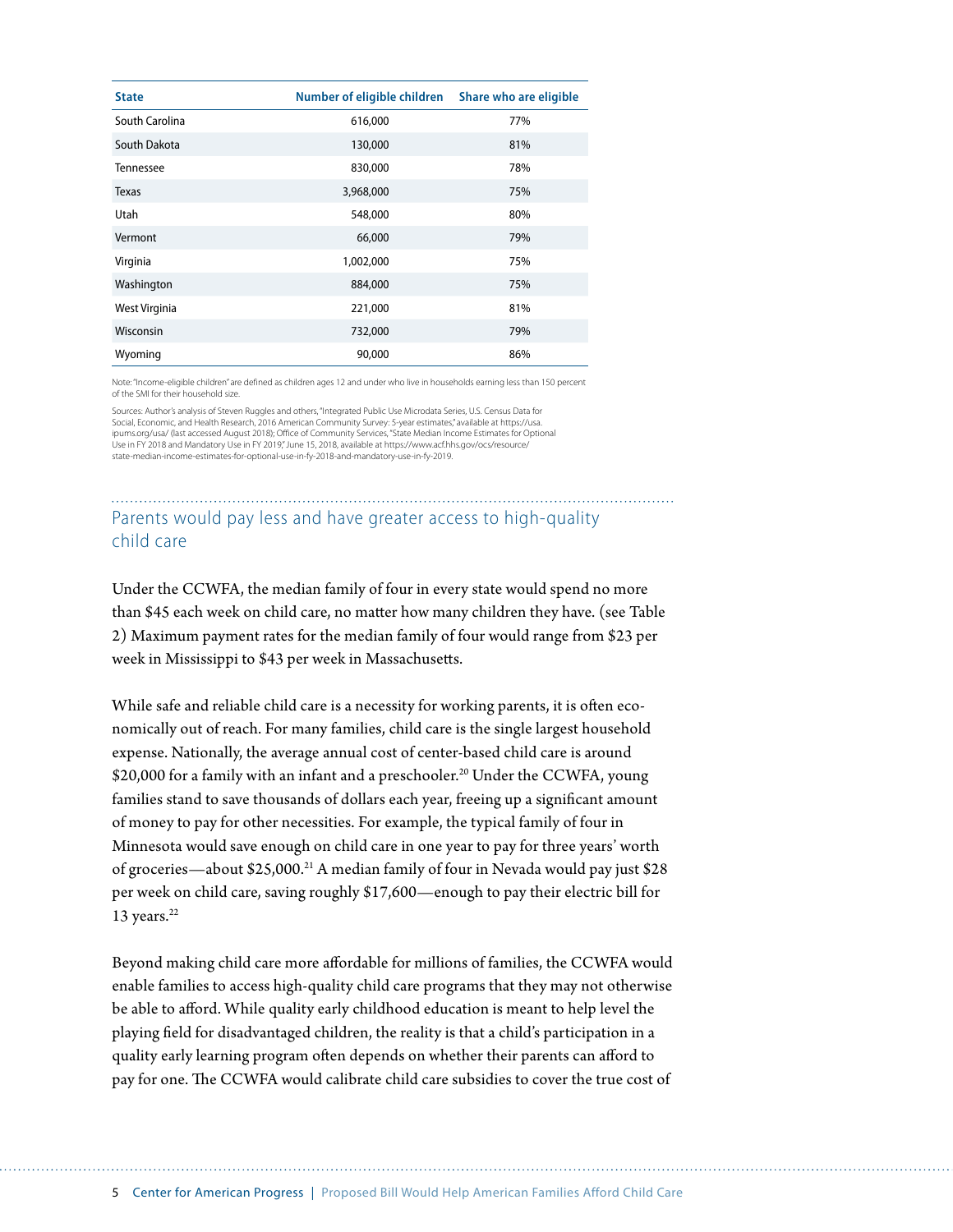providing quality child care, so that all families can afford a quality program.23 The bill would raise subsidies to levels that would enable child care providers to offer higher wages for early educators, improve physical classroom spaces, and support professional development opportunities for educators—several important elements of quality child care.<sup>24</sup>

The CCWFA would promote a more equitable child care system and give parents greater freedom to select a child care program based on factors other than cost—such as quality, curriculum, location, or operating hours. At the same time, the bill invests in building the supply of quality child care programs by incentivizing quality improvements. Ultimately, the CCWFA will give all parents the ability to choose from a broader set of high-quality child care options, no matter their income.

#### **TABLE 2**

### **A typical family would not pay more than \$45 each week for child care**

Maximum child care payment under the CCWFA for a family of four earning the median income in each state

| <b>State</b>         | <b>State median</b><br>income | <b>Maximum annual</b><br>child care payment | <b>Maximum weekly</b><br>child care payment |
|----------------------|-------------------------------|---------------------------------------------|---------------------------------------------|
| Alabama              | \$70,380                      | \$1,408                                     | \$27                                        |
| Alaska               | \$100,165                     | \$2,003                                     | \$39                                        |
| Arizona              | \$71,731                      | \$1,435                                     | \$28                                        |
| Arkansas             | \$62,957                      | \$1,259                                     | \$24                                        |
| California           | \$83,490                      | \$1,670                                     | \$32                                        |
| Colorado             | \$91,226                      | \$1,825                                     | \$35                                        |
| Connecticut          | \$112,550                     | \$2,251                                     | \$43                                        |
| Delaware             | \$91,134                      | \$1,823                                     | \$35                                        |
| District of Columbia | \$99,095                      | \$1,982                                     | \$38                                        |
| Florida              | \$70,094                      | \$1,402                                     | \$27                                        |
| Georgia              | \$73,201                      | \$1,464                                     | \$28                                        |
| Hawaii               | \$93,785                      | \$1,876                                     | \$36                                        |
| Idaho                | \$66,310                      | \$1,326                                     | \$26                                        |
| Illinois             | \$89,400                      | \$1,788                                     | \$34                                        |
| Indiana              | \$76,063                      | \$1,521                                     | \$29                                        |
| lowa                 | \$83,857                      | \$1,677                                     | \$32                                        |
| Kansas               | \$80,875                      | \$1,618                                     | \$31                                        |
| Kentucky             | \$72,226                      | \$1,445                                     | \$28                                        |
| Louisiana            | \$74,906                      | \$1,498                                     | \$29                                        |
| Maine                | \$81,233                      | \$1,625                                     | \$31                                        |
| Maryland             | \$111,677                     | \$2,234                                     | \$43                                        |
| Massachusetts        | \$113,815                     | \$2,276                                     | \$44                                        |
| Michigan             | \$81,588                      | \$1,632                                     | \$31                                        |
| Minnesota            | \$99,936                      | \$1,999                                     | \$38                                        |
| Mississippi          | \$61,183                      | \$1,224                                     | \$24                                        |
| Missouri             | \$77,891                      | \$1,558                                     | \$30                                        |

Under the CCWFA, the median family of four in every state would spend no more than \$45 each week on child care, no matter how many children they have.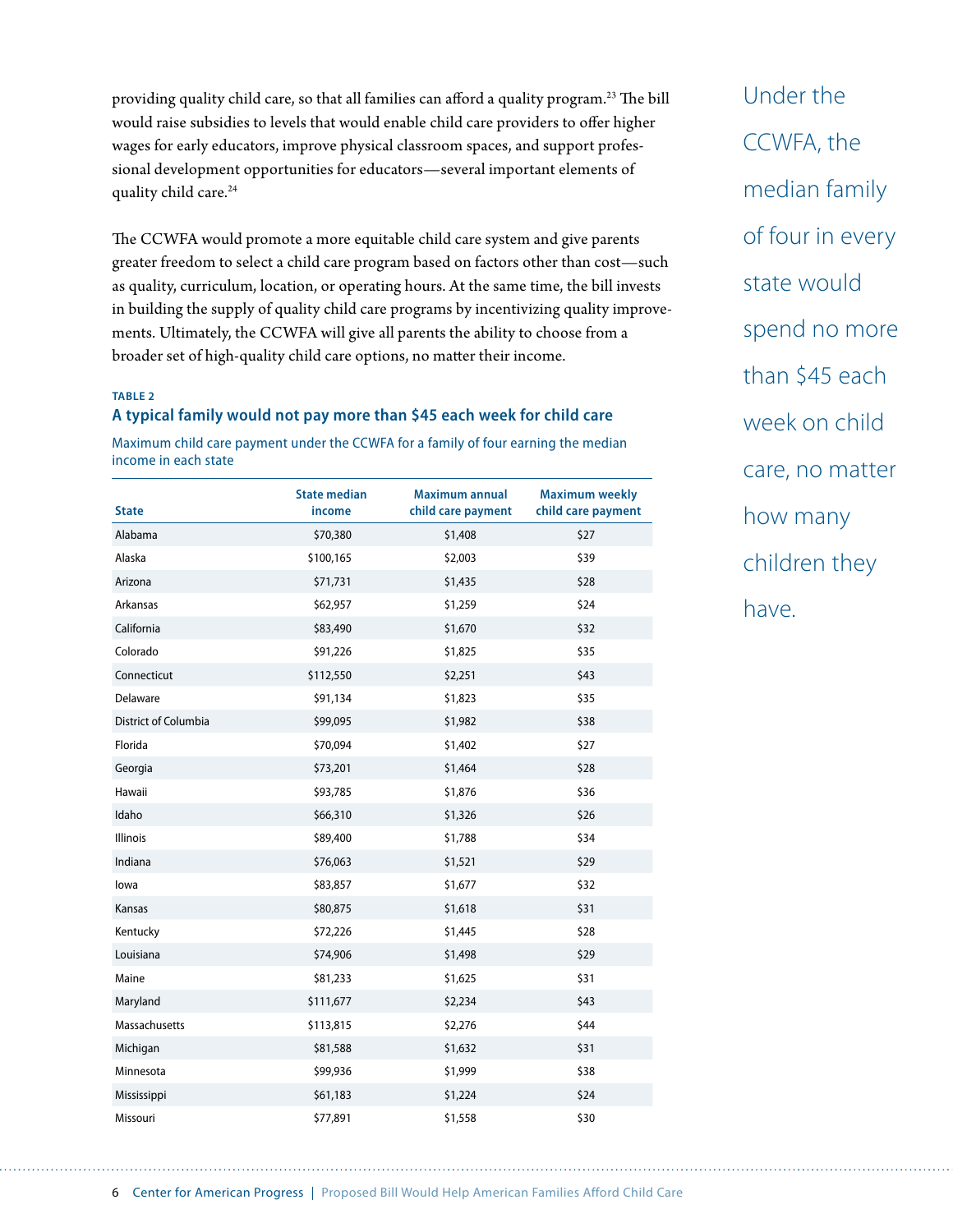| <b>State</b>   | <b>State median</b><br>income | <b>Maximum annual</b><br>child care payment | <b>Maximum weekly</b><br>child care payment |
|----------------|-------------------------------|---------------------------------------------|---------------------------------------------|
| Montana        | \$76,526                      | \$1,531                                     | \$29                                        |
| Nebraska       | \$81,686                      | \$1,634                                     | \$31                                        |
| Nevada         | \$71,593                      | \$1,432                                     | \$28                                        |
| New Hampshire  | \$105,643                     | \$2,113                                     | \$41                                        |
| New Jersey     | \$113,350                     | \$2,267                                     | \$44                                        |
| New Mexico     | \$61,722                      | \$1,234                                     | \$24                                        |
| New York       | \$91,964                      | \$1,839                                     | \$35                                        |
| North Carolina | \$72,694                      | \$1,454                                     | \$28                                        |
| North Dakota   | \$92,406                      | \$1,848                                     | \$36                                        |
| Ohio           | \$81,451                      | \$1,629                                     | \$31                                        |
| Oklahoma       | \$68,213                      | \$1,364                                     | \$26                                        |
| Oregon         | \$78,683                      | \$1,574                                     | \$30                                        |
| Pennsylvania   | \$88,581                      | \$1,772                                     | \$34                                        |
| Rhode Island   | \$96,855                      | \$1,937                                     | \$37                                        |
| South Carolina | \$70,238                      | \$1,405                                     | \$27                                        |
| South Dakota   | \$80,689                      | \$1,614                                     | \$31                                        |
| Tennessee      | \$69,659                      | \$1,393                                     | \$27                                        |
| <b>Texas</b>   | \$74,896                      | \$1,498                                     | \$29                                        |
| Utah           | \$77,057                      | \$1,541                                     | \$30                                        |
| Vermont        | \$87,630                      | \$1,753                                     | \$34                                        |
| Virginia       | \$96,804                      | \$1,936                                     | \$37                                        |
| Washington     | \$91,766                      | \$1,835                                     | \$35                                        |
| West Virginia  | \$70,346                      | \$1,407                                     | \$27                                        |
| Wisconsin      | \$88,076                      | \$1,762                                     | \$34                                        |
| Wyoming        | \$84,078                      | \$1,682                                     | \$32                                        |

Note: Calculation is based on bill language indicating that families earning the SMI will pay no more than 2 percent of their income for child care. SMI estimates are for four-person households.

Sources: Author's analysis of Office of Community Services, "State Median Income Estimates for Optional Use in FY 2018 and Mandatory Use in<br>FY 2019," June 15, 2018, available at https://www.acf.hhs.gov/ocs/resource/state-m mandatory-use-in-fy-2019; U.S. Senate, "Child Care for Working Families Act," available at https://www.help.senate.gov/imo/media/doc/ Child%20Care%20for%20Working%20Families%20Act\_9.13\_final.pdf (last accessed September 2018).

## At least 3 in 4 child care workers would receive a raise

Paying a living wage—or enough to meet their basic needs in a given state—to all early childhood educators is a key pillar of the CCWFA. Most child care workers would receive a raise under this bill: Nationally, 3 in 4 full-time child care workers currently earn below the estimated living wage in their state and would therefore see a pay increase to earn at least a living wage.25 Furthermore, the CCWFA would raise earnings by an estimated 26 percent for child care workers and create an estimated 700,000 new jobs in the early childhood sector.<sup>26</sup>

Currently, the early childhood workforce comprises approximately 2 million educators, most of whom are women, and about 40 percent of whom are people of color.<sup>27</sup> Despite early educators being critical to promoting healthy child development and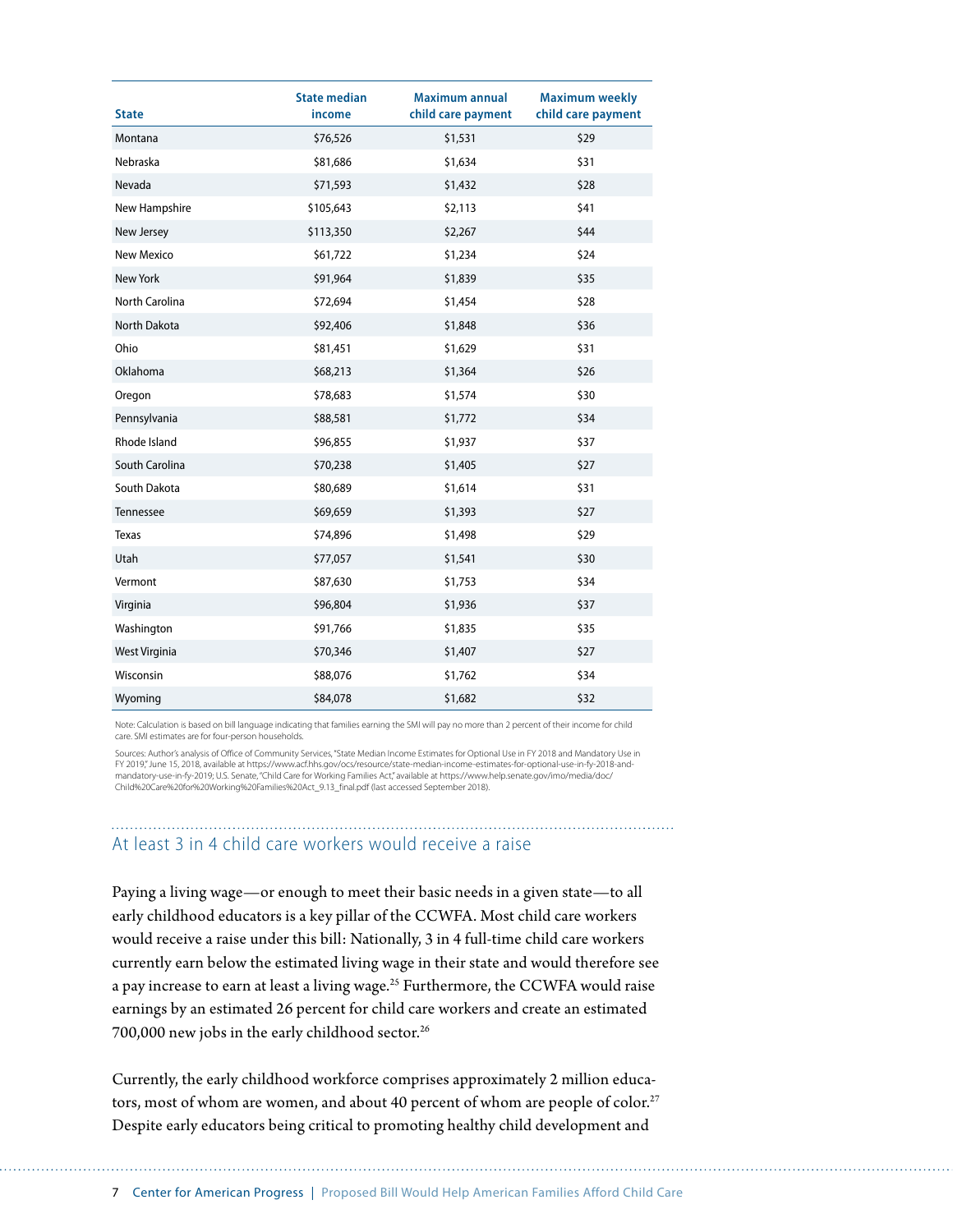to supporting families, they are grossly underpaid. The median wage for a child care worker is \$10.72 per hour, or slightly more than \$22,000 annually, putting them in the bottom 2 percent of earners in the nation.<sup>28</sup> Earning poverty-level wages places significant strain on educators, threatening their well-being, which can make it more difficult for them to provide optimal care to children.<sup>29</sup> In fact, higher levels of economic stress among early educators has been linked to lower classroom quality.<sup>30</sup>

The care and education of young children requires knowledge, experience, patience, and energy. Offering more competitive wages gives greater recognition to the level of skill necessary to be an effective early educator, which in turn will help to attract and retain high-quality educators who may otherwise leave for higher pay teaching preschool or elementary school.31 Retaining qualified and experienced early educators will ultimately enhance the quality of service that children in child care receive.

#### **TABLE 3**

#### **At least 3 in 4 child care workers would receive a raise to earn a living wage**

Number and share of full-time child care workers who currently earn below the estimated living wage in each state

| <b>State</b>         | <b>Number of child care</b><br>workers earning less<br>than a living wage | <b>Share of child care</b><br>workers earning less<br>than a living wage | <b>Estimated</b><br>hourly living wage<br>(2016) |
|----------------------|---------------------------------------------------------------------------|--------------------------------------------------------------------------|--------------------------------------------------|
| <b>National</b>      | 352,488                                                                   | 76%                                                                      | $N/A^*$                                          |
| Alabama              | 3,378                                                                     | 68%                                                                      | \$10.05                                          |
| Alaska               | 495                                                                       | 67%                                                                      | \$14.23                                          |
| Arizona              | 5,214                                                                     | 72%                                                                      | \$10.49                                          |
| Arkansas             | 3,371                                                                     | 78%                                                                      | \$9.54                                           |
| California           | 42,575                                                                    | 85%                                                                      | \$14.69                                          |
| Colorado             | 4,959                                                                     | 73%                                                                      | \$11.60                                          |
| Connecticut          | 4,077                                                                     | 73%                                                                      | \$13.39                                          |
| Delaware             | 1,393                                                                     | 67%                                                                      | \$10.69                                          |
| District of Columbia | 647                                                                       | 66%                                                                      | \$16.06                                          |
| Florida              | 15,888                                                                    | 78%                                                                      | \$11.32                                          |
| Georgia              | 8,876                                                                     | 73%                                                                      | \$10.36                                          |
| Hawaii               | 1,364                                                                     | 83%                                                                      | \$14.67                                          |
| Idaho                | 1,724                                                                     | 83%                                                                      | \$9.54                                           |
| Illinois             | 16,519                                                                    | 78%                                                                      | \$11.51                                          |
| Indiana              | 6,305                                                                     | 72%                                                                      | \$9.62                                           |
| lowa                 | 9,486                                                                     | 81%                                                                      | \$9.54                                           |
| Kansas               | 5,013                                                                     | 81%                                                                      | \$9.54                                           |
| Kentucky             | 4,582                                                                     | 74%                                                                      | \$9.33                                           |
| Louisiana            | 3,869                                                                     | 70%                                                                      | \$8.77                                           |
| Maine                | 2,045                                                                     | 90%                                                                      | \$14.23                                          |
| Maryland             | 11,336                                                                    | 84%                                                                      | \$14.87                                          |
| Massachusetts        | 7,775                                                                     | 75%                                                                      | \$14.13                                          |
| Michigan             | 9,021                                                                     | 79%                                                                      | \$10.14                                          |
| Minnesota            | 10,906                                                                    | 81%                                                                      | \$10.61                                          |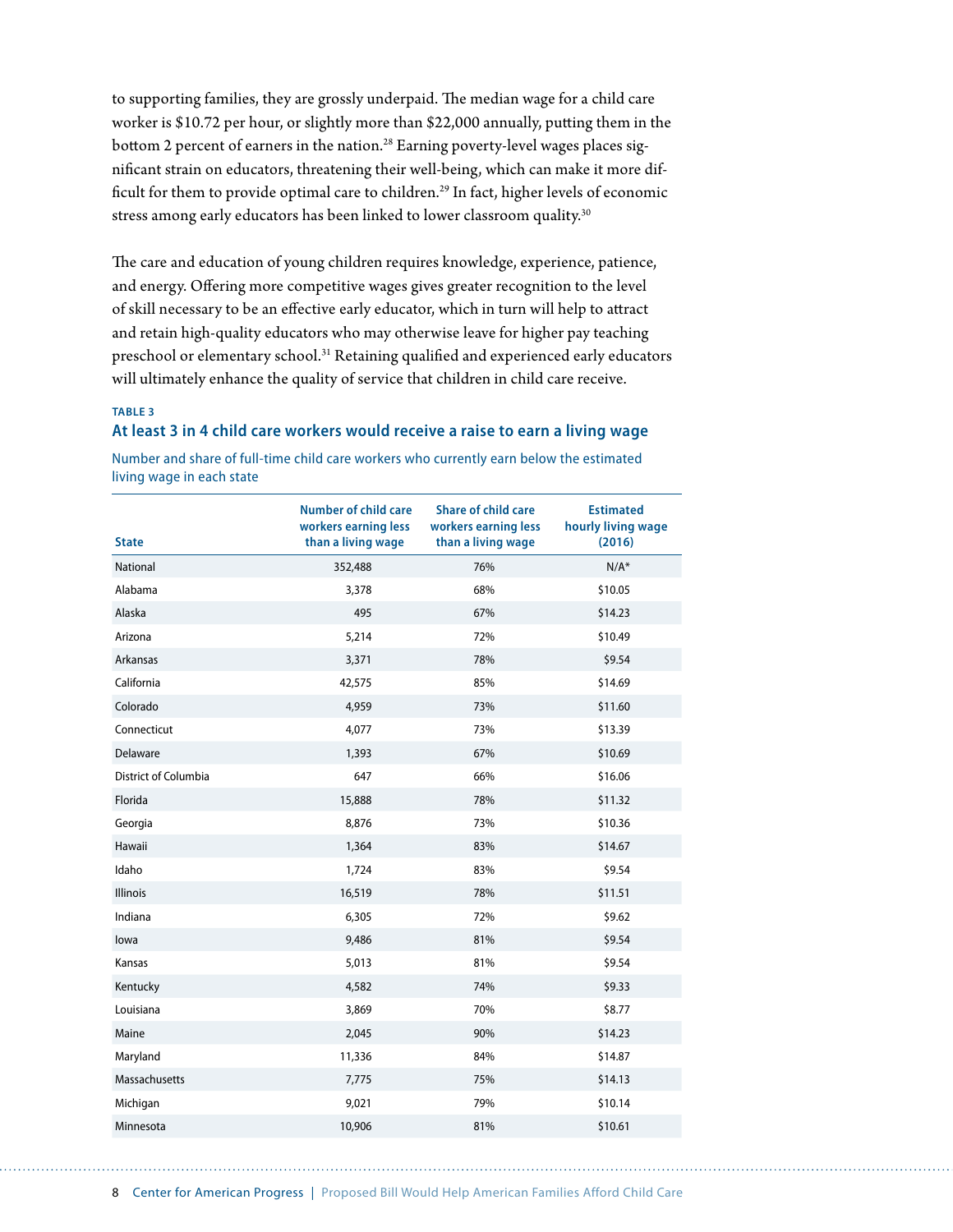| <b>State</b>          | <b>Number of child care</b><br>workers earning less<br>than a living wage | <b>Share of child care</b><br>workers earning less<br>than a living wage | <b>Estimated</b><br>hourly living wage<br>(2016) |
|-----------------------|---------------------------------------------------------------------------|--------------------------------------------------------------------------|--------------------------------------------------|
| Mississippi           | 2,928                                                                     | 77%                                                                      | \$9.61                                           |
| Missouri              | 6,554                                                                     | 75%                                                                      | \$8.92                                           |
| Montana               | 1,534                                                                     | 73%                                                                      | \$9.01                                           |
| Nebraska              | 4,063                                                                     | 71%                                                                      | \$8.45                                           |
| Nevada                | 1,453                                                                     | 74%                                                                      | \$11.55                                          |
| New Hampshire         | 1,294                                                                     | 79%                                                                      | \$11.23                                          |
| New Jersey            | 10,116                                                                    | 81%                                                                      | \$14.52                                          |
| <b>New Mexico</b>     | 1,915                                                                     | 78%                                                                      | \$9.54                                           |
| New York              | 34,760                                                                    | 78%                                                                      | \$14.60                                          |
| <b>North Carolina</b> | 8,136                                                                     | 66%                                                                      | \$9.97                                           |
| North Dakota          | 2,076                                                                     | 73%                                                                      | \$10.61                                          |
| Ohio                  | 9,385                                                                     | 67%                                                                      | \$9.40                                           |
| Oklahoma              | 4,146                                                                     | 71%                                                                      | \$9.31                                           |
| Oregon                | 4,636                                                                     | 83%                                                                      | \$11.18                                          |
| Pennsylvania          | 11,749                                                                    | 67%                                                                      | \$10.66                                          |
| Rhode Island          | 899                                                                       | 76%                                                                      | \$14.23                                          |
| South Carolina        | 3,255                                                                     | 67%                                                                      | \$9.78                                           |
| South Dakota          | 1,590                                                                     | 66%                                                                      | \$8.36                                           |
| Tennessee             | 5,608                                                                     | 72%                                                                      | \$9.45                                           |
| <b>Texas</b>          | 26,892                                                                    | 75%                                                                      | \$9.54                                           |
| Utah                  | 1,969                                                                     | 78%                                                                      | \$11.40                                          |
| Vermont               | 1,626                                                                     | 80%                                                                      | \$14.23                                          |
| Virginia              | 9,801                                                                     | 79%                                                                      | \$13.32                                          |
| Washington            | 6,496                                                                     | 71%                                                                      | \$11.46                                          |
| West Virginia         | 1,955                                                                     | 82%                                                                      | \$10.61                                          |
| Wisconsin             | 6,073                                                                     | 66%                                                                      | \$9.11                                           |
| Wyoming               | 761                                                                       | 61%                                                                      | \$9.27                                           |

\* Living wage estimates are based on the local cost of goods and services. Therefore, there is no estimated national living wage.

Note: "Child care worker" is defined here as anyone who works full time as a family-based child care worker, center-based child care worker, or teacher assistant, with designations based on a Government Accountability Office report. "Full time" is defined as anyone who works 35 or more hours per week, between 50 and 52 weeks per year. County-level living wage estimates were weighted by county population to estimate the state-level living wage and were adjusted for inflation to 2016 levels to match the census data year for this analysis.

Sources: Author's analysis of Steven Ruggles and others, "Integrated Public Use Microdata Series, U.S. Census Data for Social, Economic, and Health Research, 2016 American Community Survey: 5-year estimates," available at https://usa.jpums.org/usa/ (last accessed August 2018). Estimated living<br>wage is based on the author's analysis of Center for Women's Welfare, "Self Workforce Data and Enhance Worker QualityEarly Child Care" (2012), available at https://www.gao.gov/assets/590/588577.pdf.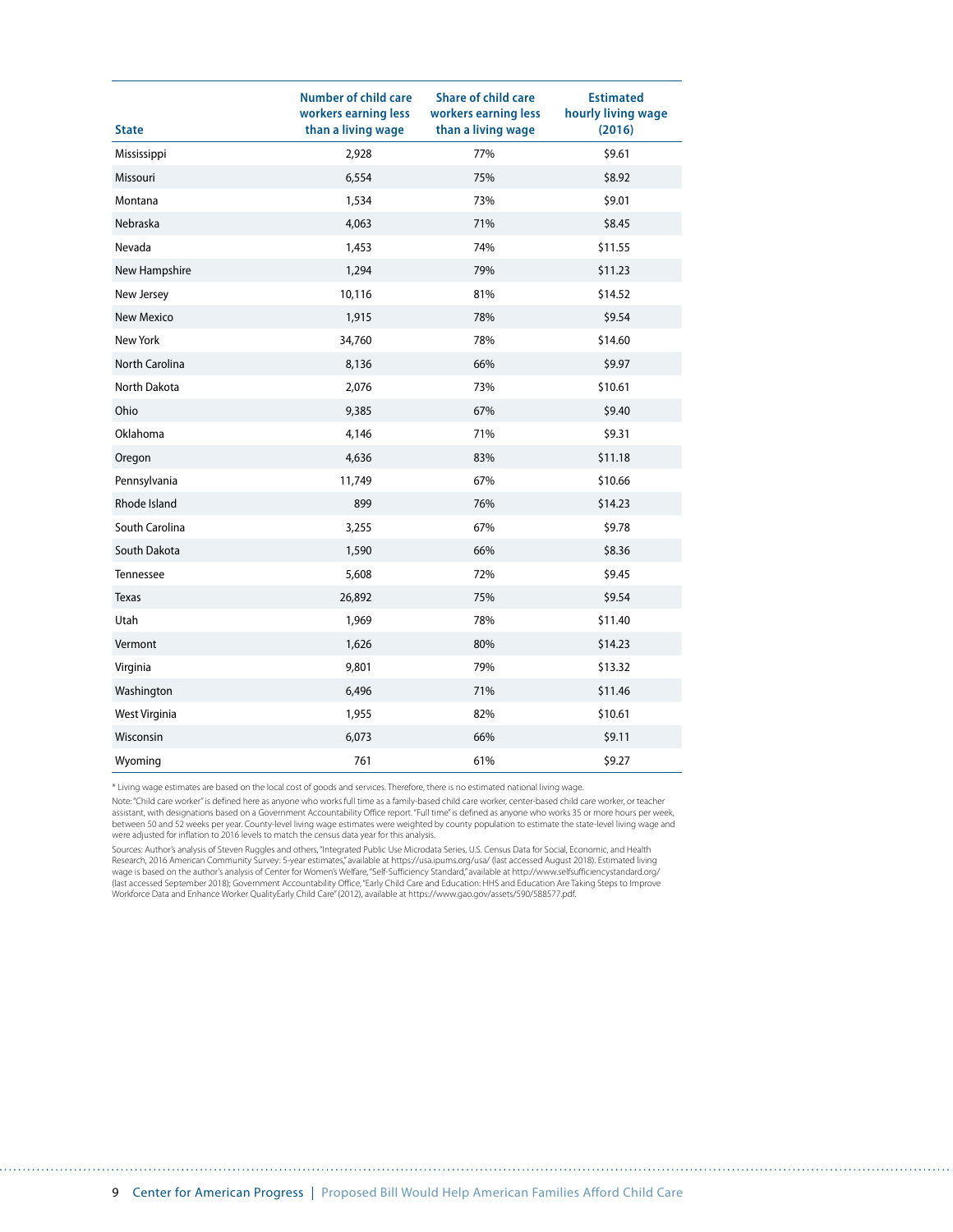## Conclusion

The reality is, America's child care system is not going to fix itself. Each day that Congress waits to pass comprehensive child care reform embodied in the CCWFA, American families will continue to struggle to pay for child care; early educators won't earn enough to make ends meet; and businesses will continue to lose productive employees.

The recent investment in the Child Care and Development Block Grant was a critical first step toward addressing this problem; now, the momentum toward a more comprehensive solution must be sustained. The CCWFA is smart policy that is well worth the federal investment. American children, families, workers, and the economy cannot afford to wait another year to enact this innovative and necessary legislation.

*Leila Schochet is the research and advocacy manager for Early Childhood Policy at the Center for American Progress.*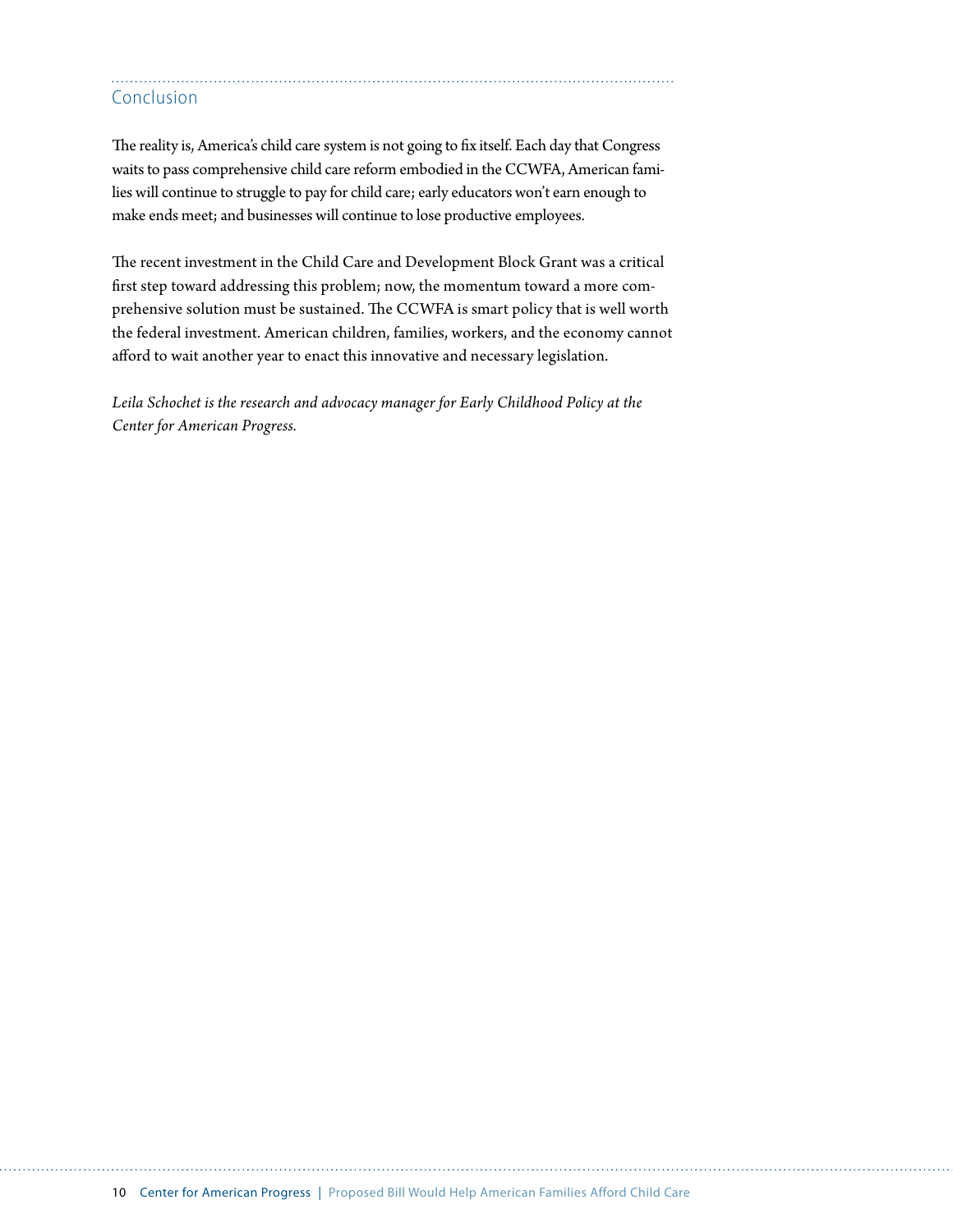Appendix

Under the Child Care for Working Families Act, a family's payment rate for child care is based on a sliding scale. The specific breakdown is as follows:

- Tier 1: Families earning less than or equal to 75 percent of the SMI will not pay a copayment.
- Tier 2: Families earning between 75 percent and 100 percent of the SMI will pay at least a nominal fee and a maximum of 2 percent of their income.
- Tier 3: Families earning between 100 percent and 125 percent of the SMI will pay between 2 percent and 4 percent of their income.
- Tier 4: Families earning between 125 percent and 150 percent of the SMI will pay between 4 percent and 7 percent of their income.

## **APPENDIX TABLE 1 Detailed estimates of what a family of four would pay in each state**

Estimated minimum and maxium child care copayments under the CCWFA, based on household income, in each state

| <b>State</b> | <b>Household income range</b> |                | <b>Percent of income</b><br>spent on child care<br>under the CCWFA |                | Annual child care payment |
|--------------|-------------------------------|----------------|--------------------------------------------------------------------|----------------|---------------------------|
|              | <b>Minimum</b>                | <b>Maximum</b> |                                                                    | <b>Minimum</b> | <b>Maximum</b>            |
|              |                               | \$52,785       | 0%                                                                 |                |                           |
| Alabama      | \$52,786                      | \$70,380       | Up to 2%                                                           | \$1            | \$1,408                   |
|              | \$70,381                      | \$87,975       | $2\% - 4\%$                                                        | \$1,408        | \$3,519                   |
|              | \$87,976                      | \$105,570      | $4\% - 7\%$                                                        | \$3,519        | \$7,390                   |
|              |                               | \$75,124       | 0%                                                                 |                |                           |
| Alaska       | \$75,124                      | \$100,165      | Up to 2%                                                           | \$1            | \$2,003                   |
|              | \$100,165                     | \$125,206      | $2\% - 4\%$                                                        | \$2,003        | \$5,008                   |
|              | \$125,206                     | \$150,248      | 4%-7%                                                              | \$5,008        | \$10,517                  |
|              |                               | \$53,798       | 0%                                                                 |                |                           |
| Arizona      | \$53,798                      | \$71,731       | Up to 2%                                                           | \$1            | \$1,435                   |
|              | \$71,731                      | \$89,664       | $2\% - 4\%$                                                        | \$1,435        | \$3,587                   |
|              | \$89,664                      | \$107,597      | 4%-7%                                                              | \$3,587        | \$7,532                   |
|              |                               | \$47,218       | 0%                                                                 |                |                           |
| Arkansas     | \$47,218                      | \$62,957       | Up to 2%                                                           | \$1            | \$1,259                   |
|              | \$62,957                      | \$78,696       | $2\% - 4\%$                                                        | \$1,259        | \$3,148                   |
|              | \$78,696                      | \$94,436       | $4\% - 7\%$                                                        | \$3,148        | \$6,610                   |
|              |                               | \$62,618       | 0%                                                                 |                |                           |
| California   | \$62,618                      | \$83,490       | Up to 2%                                                           | \$1            | \$1,670                   |
|              | \$83,490                      | \$104,363      | $2\% - 4\%$                                                        | \$1,670        | \$4,174                   |
|              | \$104,363                     | \$125,235      | 4%-7%                                                              | \$4,175        | \$8,766                   |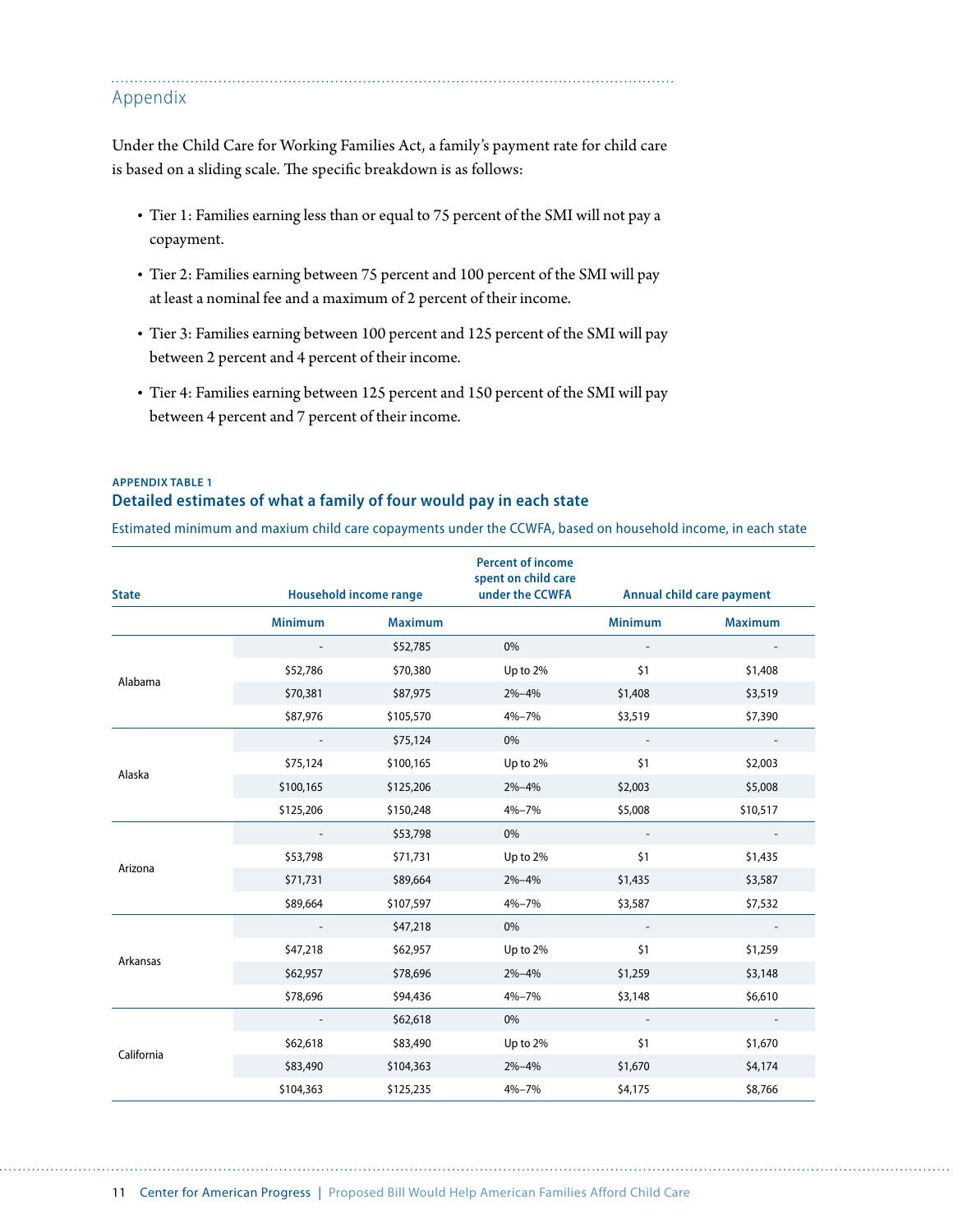| <b>State</b>         |                | <b>Household income range</b> | <b>Percent of income</b><br>spent on child care<br>under the CCWFA |                | Annual child care payment |
|----------------------|----------------|-------------------------------|--------------------------------------------------------------------|----------------|---------------------------|
|                      | <b>Minimum</b> | <b>Maximum</b>                |                                                                    | <b>Minimum</b> | <b>Maximum</b>            |
|                      |                | \$68,420                      | 0%                                                                 |                |                           |
|                      | \$68,420       | \$91,226                      | Up to 2%                                                           | \$1            | \$1,825                   |
| Colaorado            | \$91,226       | \$114,033                     | 2%-4%                                                              | \$1,825        | \$4,561                   |
|                      | \$114,033      | \$136,839                     | 4%-7%                                                              | \$4,561        | \$9,579                   |
| Connecticut          |                | \$84,413                      | 0%                                                                 |                |                           |
|                      | \$84,413       | \$112,550                     | Up to 2%                                                           | \$1            | \$2,251                   |
|                      | \$112,550      | \$140,688                     | $2\% - 4\%$                                                        | \$2,251        | \$5,627                   |
|                      | \$140,688      | \$168,825                     | 4%-7%                                                              | \$5,628        | \$11,818                  |
|                      |                | \$68,351                      | 0%                                                                 |                |                           |
| Delaware             | \$68,352       | \$91,134                      | Up to 2%                                                           | \$1            | \$1,823                   |
|                      | \$91,135       | \$113,918                     | 2%-4%                                                              | \$1,823        | \$4,557                   |
|                      | \$113,919      | \$136,701                     | 4%-7%                                                              | \$4,557        | \$9,569                   |
| District of Columbia |                | \$74,321                      | 0%                                                                 |                |                           |
|                      | \$74,322       | \$99,095                      | Up to 2%                                                           | \$1            | \$1,982                   |
|                      | \$99,096       | \$123,869                     | 2%-4%                                                              | \$1,982        | \$4,955                   |
|                      | \$123,870      | \$148,643                     | 4%-7%                                                              | \$4,955        | \$10,405                  |
| Florida              |                | \$52,571                      | 0%                                                                 |                |                           |
|                      | \$52,572       | \$70,094                      | Up to 2%                                                           | \$1            | \$1,402                   |
|                      | \$70,095       | \$87,618                      | 2%-4%                                                              | \$1,402        | \$3,505                   |
|                      | \$87,619       | \$105,141                     | 4%-7%                                                              | \$3,505        | \$7,360                   |
|                      |                | \$54,901                      | 0%                                                                 |                |                           |
|                      | \$54,902       | \$73,201                      | Up to 2%                                                           | \$1            | \$1,464                   |
| Georgia              | \$73,202       | \$91,501                      | 2%-4%                                                              | \$1,464        | \$3,660                   |
|                      | \$91,502       | \$109,802                     | 4%-7%                                                              | \$3,660        | \$7,686                   |
|                      |                | \$70,339                      | 0%                                                                 |                |                           |
|                      | \$70,340       | \$93,785                      | Up to 2%                                                           | \$1            | \$1,876                   |
| Hawaii               | \$93,786       | \$117,231                     | 2%-4%                                                              | \$1,876        | \$4,689                   |
|                      | \$117,232      | \$140,678                     | 4%-7%                                                              | \$4,689        | \$9,847                   |
|                      |                | \$49,733                      | 0%                                                                 |                |                           |
|                      | \$49,734       | \$66,310                      | Up to 2%                                                           | \$1            | \$1,326                   |
| Idaho                | \$66,311       | \$82,888                      | 2%-4%                                                              | \$1,326        | \$3,315                   |
|                      | \$82,889       | \$99,465                      | 4%-7%                                                              | \$3,316        | \$6,963                   |
|                      |                | \$67,050                      | 0%                                                                 |                |                           |
|                      | \$67,051       | \$89,400                      | Up to 2%                                                           | \$1            | \$1,788                   |
| Illinois             | \$89,401       | \$111,750                     | $2\% - 4\%$                                                        | \$1,788        | \$4,470                   |
|                      | \$111,751      | \$134,100                     | 4%-7%                                                              | \$4,470        | \$9,387                   |
|                      |                | \$57,047                      | 0%                                                                 |                |                           |
|                      | \$57,048       | \$76,063                      | Up to 2%                                                           | \$1            | \$1,521                   |
| Indiana              | \$76,064       | \$95,079                      | $2\% - 4\%$                                                        | \$1,521        | \$3,803                   |
|                      | \$95,080       | \$114,095                     | 4%-7%                                                              | \$3,803        | \$7,987                   |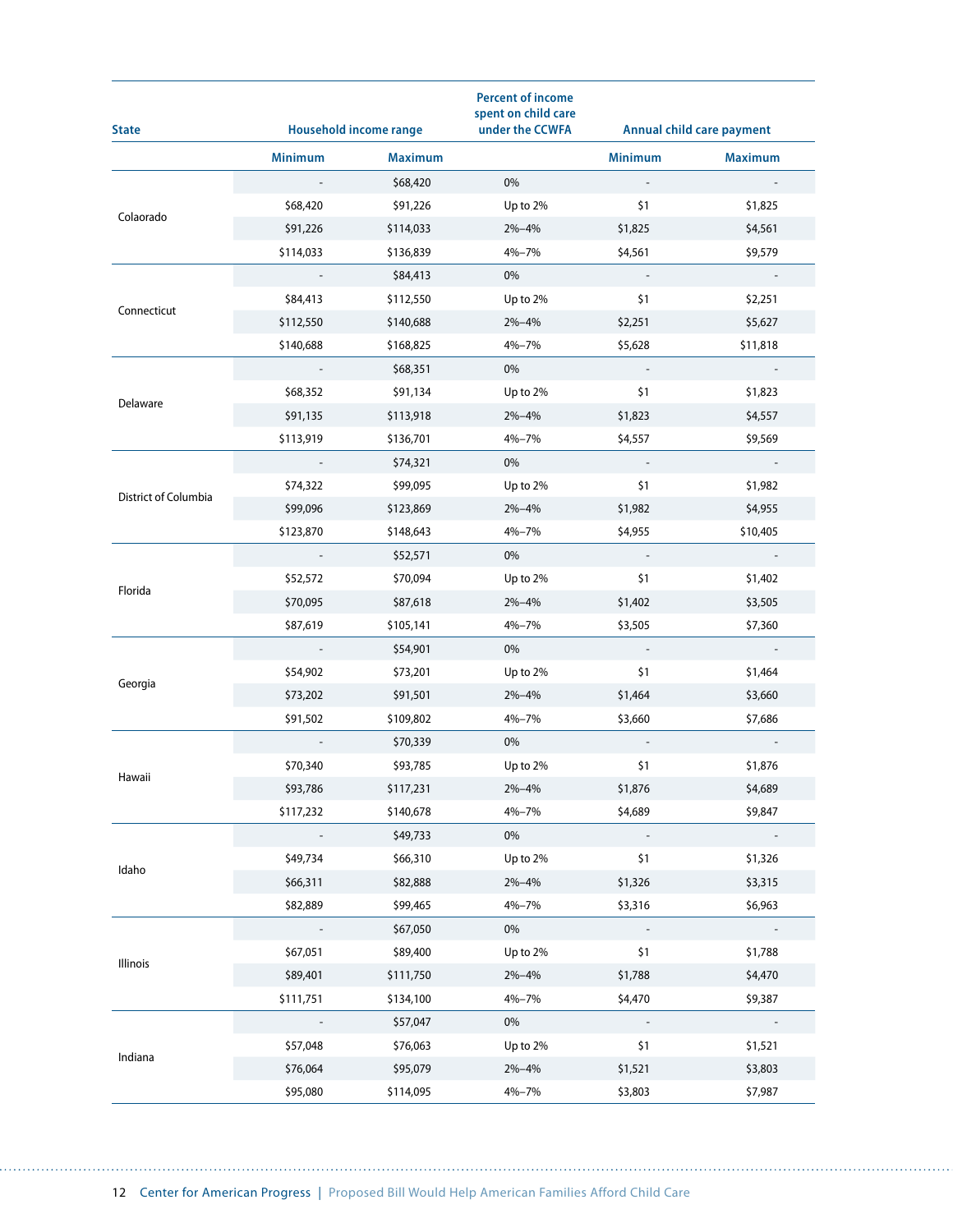| <b>State</b>  |                | <b>Household income range</b> | <b>Percent of income</b><br>spent on child care<br>under the CCWFA |                | <b>Annual child care payment</b> |
|---------------|----------------|-------------------------------|--------------------------------------------------------------------|----------------|----------------------------------|
|               | <b>Minimum</b> | <b>Maximum</b>                |                                                                    | <b>Minimum</b> | <b>Maximum</b>                   |
|               |                | \$62,893                      | 0%                                                                 |                |                                  |
|               | \$62,894       | \$83,857                      | Up to 2%                                                           | \$1            | \$1,677                          |
| lowa          | \$83,858       | \$104,821                     | 2%-4%                                                              | \$1,677        | \$4,193                          |
|               | \$104,822      | \$125,786                     | 4%-7%                                                              | \$4,193        | \$8,805                          |
| Kansas        |                | \$60,656                      | 0%                                                                 |                |                                  |
|               | \$60,657       | \$80,875                      | Up to 2%                                                           | \$1            | \$1,617                          |
|               | \$80,876       | \$101,094                     | 2%-4%                                                              | \$1,618        | \$4,044                          |
|               | \$101,095      | \$121,313                     | 4%-7%                                                              | \$4,044        | \$8,492                          |
| Kentucky      |                | \$54,170                      | 0%                                                                 |                |                                  |
|               | \$54,171       | \$72,226                      | Up to 2%                                                           | \$1            | \$1,445                          |
|               | \$72,227       | \$90,283                      | 2%-4%                                                              | \$1,445        | \$3,611                          |
|               | \$90,284       | \$108,339                     | 4%-7%                                                              | \$3,611        | \$7,584                          |
|               |                | \$56,180                      | 0%                                                                 |                |                                  |
|               | \$56,181       | \$74,906                      | Up to 2%                                                           | \$1            | \$1,498                          |
| Louisiana     | \$74,907       | \$93,633                      | $2\% - 4\%$                                                        | \$1,498        | \$3,745                          |
|               | \$93,634       | \$112,359                     | 4%-7%                                                              | \$3,745        | \$7,865                          |
| Maine         |                | \$60,925                      | 0%                                                                 |                |                                  |
|               | \$60,926       | \$81,233                      | Up to 2%                                                           | \$1            | \$1,625                          |
|               | \$81,234       | \$101,541                     | 2%-4%                                                              | \$1,625        | \$4,062                          |
|               | \$101,542      | \$121,850                     | 4%-7%                                                              | \$4,062        | \$8,529                          |
|               |                | \$83,758                      | 0%                                                                 |                |                                  |
|               | \$83,759       | \$111,677                     | Up to 2%                                                           | \$1            | \$2,234                          |
| Maryland      | \$111,678      | \$139,596                     | 2%-4%                                                              | \$2,234        | \$5,584                          |
|               | \$139,597      | \$167,516                     | 4%-7%                                                              | \$5,584        | \$11,726                         |
|               |                | \$85,361                      | 0%                                                                 |                |                                  |
|               | \$85,362       | \$113,815                     | Up to 2%                                                           | \$1            | \$2,276                          |
| Massachusetts | \$113,816      | \$142,269                     | 2%-4%                                                              | \$2,276        | \$5,691                          |
|               | \$142,270      | \$170,723                     | 4%-7%                                                              | \$5,691        | \$11,951                         |
|               |                | \$61,191                      | 0%                                                                 |                |                                  |
|               | \$61,192       | \$81,588                      | Up to 2%                                                           | \$1            | \$1,632                          |
| Michigan      | \$81,589       | \$101,985                     | 2%-4%                                                              | \$1,632        | \$4,079                          |
|               | \$101,986      | \$122,382                     | 4%-7%                                                              | \$4,079        | \$8,567                          |
|               |                | \$74,952                      | 0%                                                                 |                |                                  |
|               | \$74,953       | \$99,936                      | Up to 2%                                                           | \$1            | \$1,999                          |
| Minnesota     | \$99,937       | \$124,920                     | $2\% - 4\%$                                                        | \$1,999        | \$4,997                          |
|               | \$124,921      | \$149,904                     | 4%-7%                                                              | \$4,997        | \$10,493                         |
|               |                | \$45,887                      | 0%                                                                 |                |                                  |
|               | \$45,888       | \$61,183                      | Up to 2%                                                           | \$1            | \$1,224                          |
| Mississippi   | \$61,184       | \$76,479                      | $2\% - 4\%$                                                        | \$1,224        | \$3,059                          |
|               | \$76,480       | \$91,775                      | 4%-7%                                                              | \$3,059        | \$6,424                          |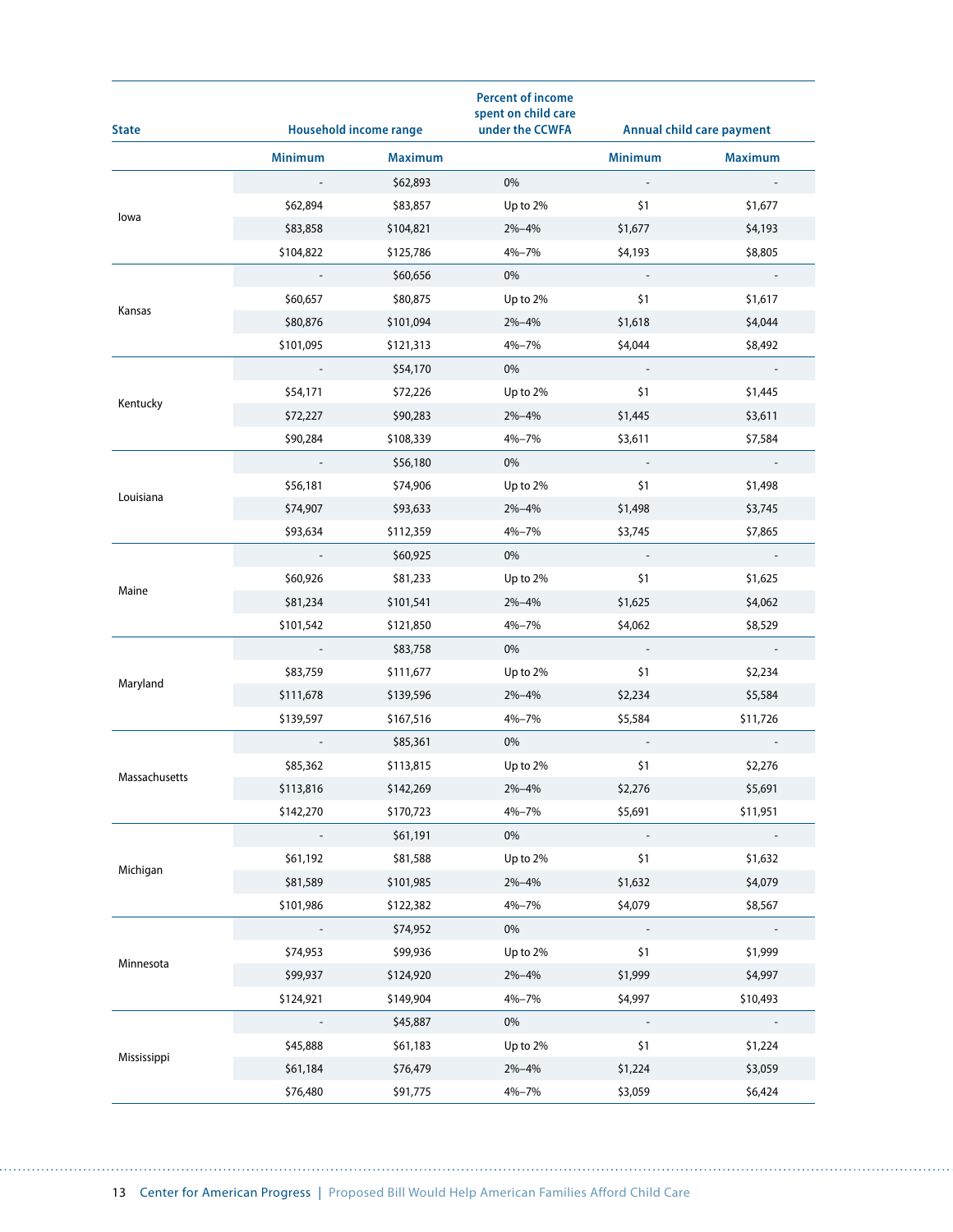| <b>State</b>   |                | <b>Household income range</b> | <b>Percent of income</b><br>spent on child care<br>under the CCWFA |                | Annual child care payment |
|----------------|----------------|-------------------------------|--------------------------------------------------------------------|----------------|---------------------------|
|                | <b>Minimum</b> | <b>Maximum</b>                |                                                                    | <b>Minimum</b> | <b>Maximum</b>            |
|                |                | \$58,418                      | 0%                                                                 |                |                           |
|                | \$58,419       | \$77,891                      | Up to 2%                                                           | \$1            | \$1,558                   |
| Missouri       | \$77,892       | \$97,364                      | 2%-4%                                                              | \$1,558        | \$3,895                   |
|                | \$97,365       | \$116,837                     | 4%-7%                                                              | \$3,895        | \$8,179                   |
| Montana        |                | \$57,395                      | 0%                                                                 |                |                           |
|                | \$57,396       | \$76,526                      | Up to 2%                                                           | \$1            | \$1,531                   |
|                | \$76,527       | \$95,658                      | 2%-4%                                                              | \$1,531        | \$3,826                   |
|                | \$95,659       | \$114,789                     | 4%-7%                                                              | \$3,826        | \$8,035                   |
|                |                | \$61,265                      | 0%                                                                 |                |                           |
|                | \$61,266       | \$81,686                      | Up to 2%                                                           | \$1            | \$1,634                   |
| Nebrasaka      | \$81,687       | \$102,108                     | 2%-4%                                                              | \$1,634        | \$4,084                   |
|                | \$102,109      | \$122,529                     | 4%-7%                                                              | \$4,084        | \$8,577                   |
| Nevada         |                | \$53,695                      | 0%                                                                 |                |                           |
|                | \$53,696       | \$71,593                      | Up to 2%                                                           | \$1            | \$1,432                   |
|                | \$71,594       | \$89,491                      | 2%-4%                                                              | \$1,432        | \$3,580                   |
|                | \$89,492       | \$107,390                     | 4%-7%                                                              | \$3,580        | \$7,517                   |
| New Hampshire  |                | \$79,232                      | 0%                                                                 |                |                           |
|                | \$79,233       | \$105,643                     | Up to 2%                                                           | \$1            | \$2,113                   |
|                | \$105,644      | \$132,054                     | 2%-4%                                                              | \$2,113        | \$5,282                   |
|                | \$132,055      | \$158,465                     | 4%-7%                                                              | \$5,282        | \$11,093                  |
|                |                | \$85,013                      | 0%                                                                 |                |                           |
|                | \$85,014       | \$113,350                     | Up to 2%                                                           | \$1            | \$2,267                   |
| New Jersey     | \$113,351      | \$141,688                     | 2%-4%                                                              | \$2,267        | \$5,667                   |
|                | \$141,689      | \$170,025                     | 4%-7%                                                              | \$5,668        | \$11,902                  |
|                |                | \$46,292                      | 0%                                                                 |                |                           |
|                | \$46,293       | \$61,722                      | Up to 2%                                                           | \$1            | \$1,234                   |
| New Mexico     | \$61,723       | \$77,153                      | $2% - 4%$                                                          | \$1,234        | \$3,086                   |
|                | \$77,154       | \$92,583                      | 4%-7%                                                              | \$3,086        | \$6,481                   |
|                |                | \$68,973                      | 0%                                                                 |                |                           |
|                | \$68,974       | \$91,964                      | Up to 2%                                                           | \$1            | \$1,839                   |
| New York       | \$91,965       | \$114,955                     | 2%-4%                                                              | \$1,839        | \$4,598                   |
|                | \$114,956      | \$137,946                     | 4%-7%                                                              | \$4,598        | \$9,656                   |
|                |                | \$54,521                      | 0%                                                                 |                |                           |
|                | \$54,522       | \$72,694                      | Up to 2%                                                           | \$1            | \$1,454                   |
| North Carolina | \$72,695       | \$90,868                      | $2\% - 4\%$                                                        | \$1,454        | \$3,635                   |
|                | \$90,869       | \$109,041                     | 4%-7%                                                              | \$3,635        | \$7,633                   |
|                |                | \$69,305                      | 0%                                                                 |                |                           |
|                | \$69,306       | \$92,406                      | Up to 2%                                                           | \$1            | \$1,848                   |
| North Dakota   | \$92,407       | \$115,508                     | $2\% - 4\%$                                                        | \$1,848        | \$4,620                   |
|                | \$115,509      | \$138,609                     | 4%-7%                                                              | \$4,620        | \$9,703                   |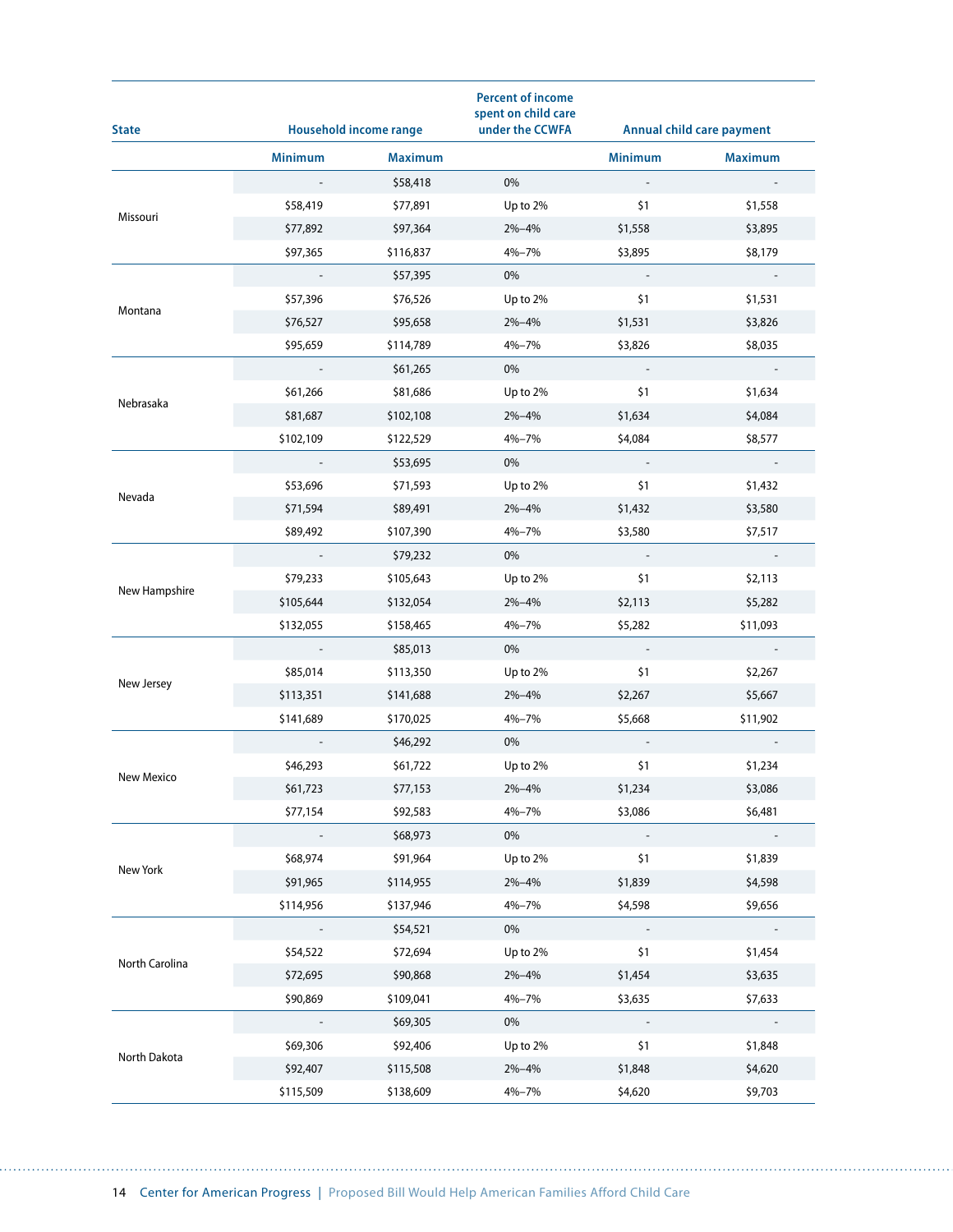| <b>State</b>   |                | <b>Household income range</b> | <b>Percent of income</b><br>spent on child care<br>under the CCWFA |                | Annual child care payment |
|----------------|----------------|-------------------------------|--------------------------------------------------------------------|----------------|---------------------------|
|                | <b>Minimum</b> | <b>Maximum</b>                |                                                                    | <b>Minimum</b> | <b>Maximum</b>            |
|                |                | \$61,088                      | 0%                                                                 |                |                           |
|                | \$61,089       | \$81,451                      | Up to 2%                                                           | \$1            | \$1,629                   |
| Ohio           | \$81,452       | \$101,814                     | $2\% - 4\%$                                                        | \$1,629        | \$4,073                   |
|                | \$101,815      | \$122,177                     | 4%-7%                                                              | \$4,073        | \$8,552                   |
| Oklahoma       |                | \$51,160                      | 0%                                                                 |                |                           |
|                | \$51,161       | \$68,213                      | Up to 2%                                                           | \$1            | \$1,364                   |
|                | \$68,214       | \$85,266                      | 2%-4%                                                              | \$1,364        | \$3,411                   |
|                | \$85,267       | \$102,320                     | 4%-7%                                                              | \$3,411        | \$7,162                   |
|                |                | \$59,012                      | 0%                                                                 |                |                           |
|                | \$59,013       | \$78,683                      | Up to 2%                                                           | \$1            | \$1,574                   |
| Oregon         | \$78,684       | \$98,354                      | 2%-4%                                                              | \$1,574        | \$3,934                   |
|                | \$98,355       | \$118,025                     | 4%-7%                                                              | \$3,934        | \$8,262                   |
|                |                | \$66,436                      | 0%                                                                 |                |                           |
|                | \$66,437       | \$88,581                      | Up to 2%                                                           | \$1            | \$1,772                   |
| Pennsylvania   | \$88,582       | \$110,726                     | 2%-4%                                                              | \$1,772        | \$4,429                   |
|                | \$110,727      | \$132,872                     | 4%-7%                                                              | \$4,429        | \$9,301                   |
|                |                | \$72,641                      | 0%                                                                 |                |                           |
| Rhode Island   | \$72,642       | \$96,855                      | Up to 2%                                                           | \$1            | \$1,937                   |
|                | \$96,856       | \$121,069                     | 2%-4%                                                              | \$1,937        | \$4,843                   |
|                | \$121,070      | \$145,283                     | 4%-7%                                                              | \$4,843        | \$10,170                  |
|                |                | \$52,679                      | 0%                                                                 |                |                           |
|                | \$52,680       | \$70,238                      | Up to 2%                                                           | \$1            | \$1,405                   |
| South Carolina | \$70,239       | \$87,798                      | 2%-4%                                                              | \$1,405        | \$3,512                   |
|                | \$87,799       | \$105,357                     | 4%-7%                                                              | \$3,512        | \$7,375                   |
|                |                | \$60,517                      | 0%                                                                 |                |                           |
|                | \$60,518       | \$80,689                      | Up to 2%                                                           | \$1            | \$1,614                   |
| South Dakota   | \$80,690       | \$100,861                     | 2%-4%                                                              | \$1,614        | \$4,034                   |
|                | \$100,862      | \$121,034                     | 4%-7%                                                              | \$4,034        | \$8,472                   |
|                |                | \$52,244                      | 0%                                                                 |                |                           |
|                | \$52,245       | \$69,659                      | Up to 2%                                                           | \$1            | \$1,393                   |
| Tennessee      | \$69,660       | \$87,074                      | 2%-4%                                                              | \$1,393        | \$3,483                   |
|                | \$87,075       | \$104,489                     | 4%-7%                                                              | \$3,483        | \$7,314                   |
|                |                | \$56,172                      | 0%                                                                 |                |                           |
|                | \$56,173       | \$74,896                      | Up to 2%                                                           | \$1            | \$1,498                   |
| Texas          | \$74,897       | \$93,620                      | $2\% - 4\%$                                                        | \$1,498        | \$3,745                   |
|                | \$93,621       | \$112,344                     | 4%-7%                                                              | \$3,745        | \$7,864                   |
|                |                | \$57,793                      | 0%                                                                 |                |                           |
|                | \$57,794       | \$77,057                      | Up to 2%                                                           | \$1            | \$1,541                   |
| Utah           | \$77,058       | \$96,321                      | $2\% - 4\%$                                                        | \$1,541        | \$3,853                   |
|                | \$96,322       | \$115,586                     | 4%-7%                                                              | \$3,853        | \$8,091                   |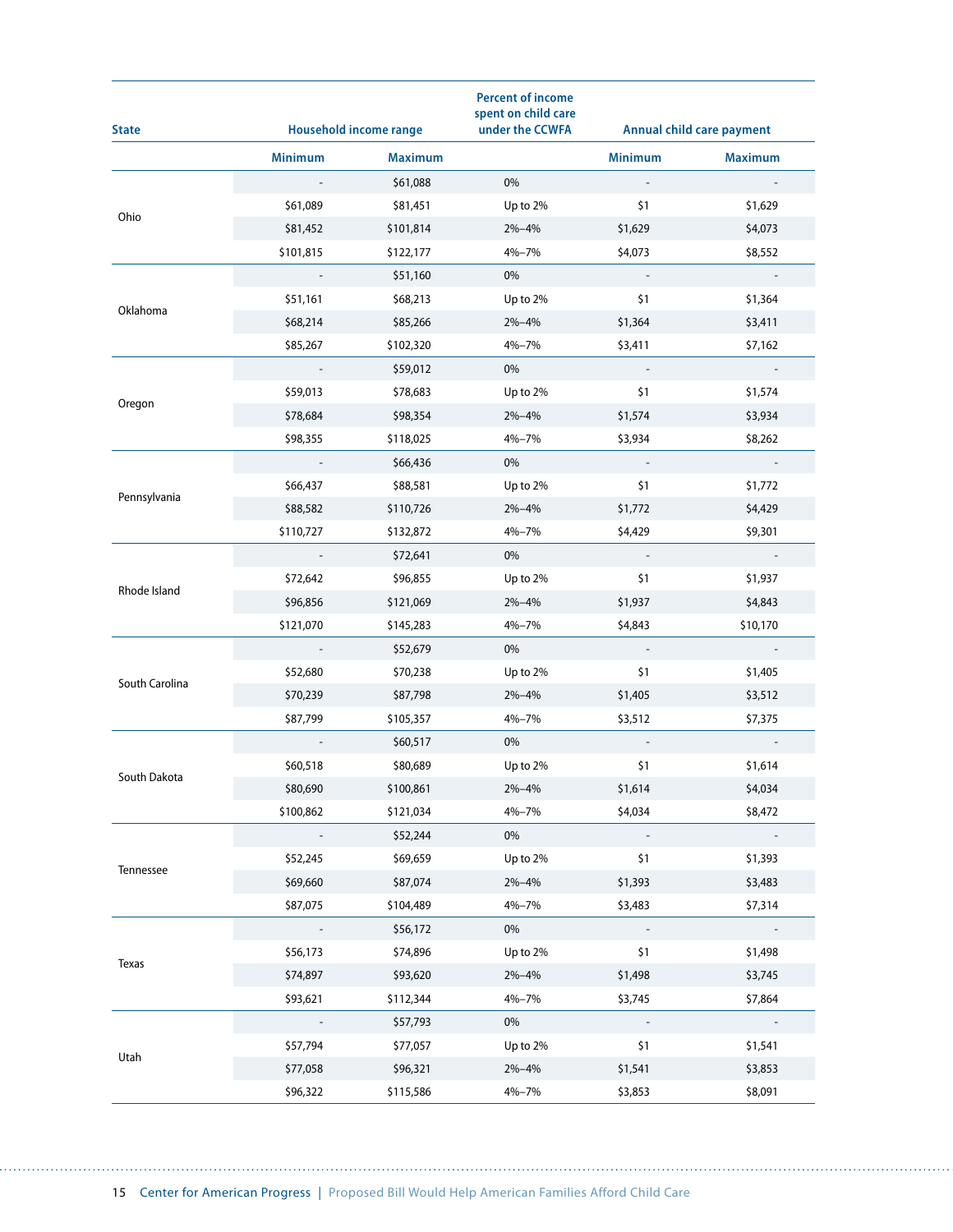| <b>State</b>  | <b>Household income range</b> |                | <b>Percent of income</b><br>spent on child care<br>under the CCWFA |                          | <b>Annual child care payment</b> |
|---------------|-------------------------------|----------------|--------------------------------------------------------------------|--------------------------|----------------------------------|
|               | <b>Minimum</b>                | <b>Maximum</b> |                                                                    | <b>Minimum</b>           | <b>Maximum</b>                   |
|               |                               | \$65,723       | 0%                                                                 | $\overline{\phantom{a}}$ |                                  |
| Vermont       | \$65,724                      | \$87,630       | Up to 2%                                                           | \$1                      | \$1,753                          |
|               | \$87,631                      | \$109,538      | $2\% - 4\%$                                                        | \$1,753                  | \$4,381                          |
|               | \$109,539                     | \$131,445      | 4%-7%                                                              | \$4,382                  | \$9,201                          |
|               |                               | \$72,603       | 0%                                                                 | $\overline{\phantom{a}}$ |                                  |
|               | \$72,604                      | \$96,804       | Up to 2%                                                           | \$1                      | \$1,936                          |
| Virginia      | \$96,805                      | \$121,005      | $2\% - 4\%$                                                        | \$1,936                  | \$4,840                          |
|               | \$121,006                     | \$145,206      | 4%-7%                                                              | \$4,840                  | \$10,164                         |
| Washington    |                               | \$68,825       | 0%                                                                 |                          |                                  |
|               | \$68,826                      | \$91,766       | Up to 2%                                                           | \$1                      | \$1,835                          |
|               | \$91,767                      | \$114,708      | $2\% - 4\%$                                                        | \$1,835                  | \$4,588                          |
|               | \$114,709                     | \$137,649      | 4%-7%                                                              | \$4,588                  | \$9,635                          |
|               |                               | \$52,760       | 0%                                                                 |                          |                                  |
|               | \$52,761                      | \$70,346       | Up to 2%                                                           | \$1                      | \$1,407                          |
| West Virginia | \$70,347                      | \$87,933       | $2\% - 4\%$                                                        | \$1,407                  | \$3,517                          |
|               | \$87,934                      | \$105,519      | 4%-7%                                                              | \$3,517                  | \$7,386                          |
|               |                               | \$66,057       | 0%                                                                 |                          |                                  |
| Wisconsin     | \$66,058                      | \$88,076       | Up to 2%                                                           | \$1                      | \$1,762                          |
|               | \$88,077                      | \$110,095      | $2% - 4%$                                                          | \$1,762                  | \$4,404                          |
|               | \$110,096                     | \$132,114      | 4%-7%                                                              | \$4,404                  | \$9,248                          |
|               |                               | \$63,059       | 0%                                                                 | $\sim$                   | $\sim$                           |
|               | \$63,060                      | \$84,078       | Up to 2%                                                           | \$1                      | \$1,682                          |
| Wyoming       | \$84,079                      | \$105,098      | $2\% - 4\%$                                                        | \$1,682                  | \$4,204                          |
|               | \$105,099                     | \$126,117      | 4%-7%                                                              | \$4,204                  | \$8,828                          |

Source: Author's analysis of Office of Community Services,"State Median Income Estimates for Optional Use in FY 2018 and Mandatory Use in FY 2019," June 15, 2018, available at https://<br>www.acf.hhs.gov/ocs/resource/state-me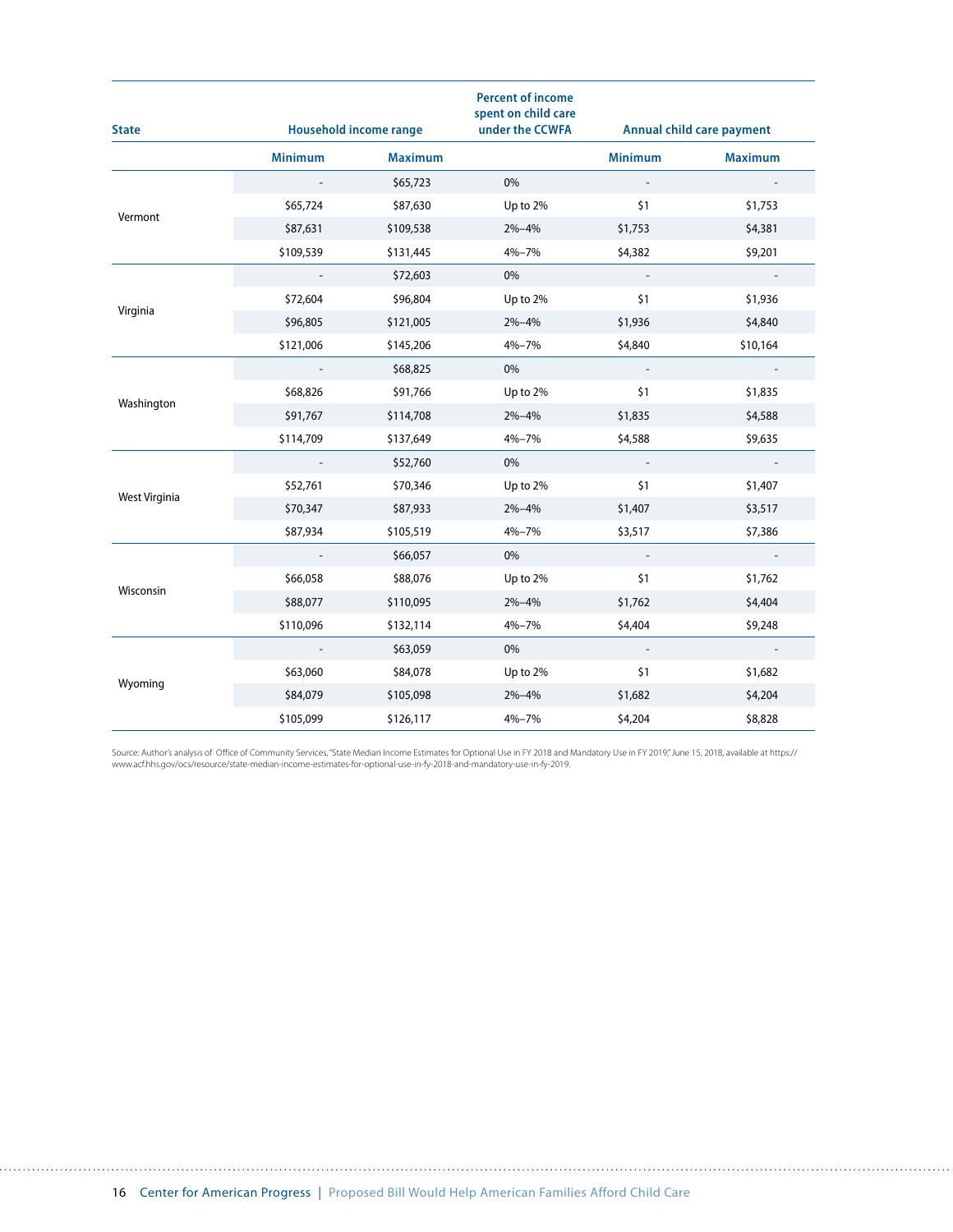## Endnotes

- 1 Child Care Aware of America, "Parents and the High Cost of Child Care: 2017," available at [http://usa.childcareaware.org/](http://usa.childcareaware.org/advocacy-public-policy/resources/research/costofcare/) [advocacy-public-policy/resources/research/costofcare/](http://usa.childcareaware.org/advocacy-public-policy/resources/research/costofcare/) (last accessed September 2018); Rasheed Malik and Katie Hamm, "Mapping America's Child Care Deserts" (Washington: Center for American Progress, 2017), available at [https://](https://www.americanprogress.org/issues/early-childhood/reports/2017/08/30/437988/mapping-americas-child-care-deserts/) [www.americanprogress.org/issues/early-childhood/](https://www.americanprogress.org/issues/early-childhood/reports/2017/08/30/437988/mapping-americas-child-care-deserts/) [reports/2017/08/30/437988/mapping-americas-child-care](https://www.americanprogress.org/issues/early-childhood/reports/2017/08/30/437988/mapping-americas-child-care-deserts/)[deserts/.](https://www.americanprogress.org/issues/early-childhood/reports/2017/08/30/437988/mapping-americas-child-care-deserts/)
- 2 John Halpin, Karl Agne, and Margie Omero, "Affordable Child Care and Early Learning for All Families: A National Public Opinion Study" (Washington: Center for American Progress and Center for Community Change and Las Vegas: Make It Work Nevada, 2018), available at [https://www.](https://www.americanprogress.org/?p=457470) [americanprogress.org/?p=457470.](https://www.americanprogress.org/?p=457470)
- 3 Claire Cain Miller, "Americans Are Having Fewer Babies. They Told Us Why," *The New York Times*, July 5, 2018, available at [https://www.nytimes.com/2018/07/05/upshot/americans](https://www.nytimes.com/2018/07/05/upshot/americans-are-having-fewer-babies-they-told-us-why.html)[are-having-fewer-babies-they-told-us-why.html](https://www.nytimes.com/2018/07/05/upshot/americans-are-having-fewer-babies-they-told-us-why.html).
- 4 Timothy T. Brown and Terry L. Jernigan, "Brain Development During the Preschool Years," *Neuropsychology Review* 22 (4) (2012): 313–333, available at [https://www.ncbi.nlm.nih.gov/](https://www.ncbi.nlm.nih.gov/pmc/articles/PMC3511633/) [pmc/articles/PMC3511633/.](https://www.ncbi.nlm.nih.gov/pmc/articles/PMC3511633/)
- 5 Halpin, Agne, and Omero, "Affordable Child Care and Early Learning for All Families."
- 6 U.S. Senate, "Child Care for Working Families Act," available at [https://www.help.senate.gov/imo/media/doc/Child%20](https://www.help.senate.gov/imo/media/doc/Child%20Care%20for%20Working%20Families%20Act_9.13_final.pdf) [Care%20for%20Working%20Families%20Act\\_9.13\\_final.pdf](https://www.help.senate.gov/imo/media/doc/Child%20Care%20for%20Working%20Families%20Act_9.13_final.pdf) (last accessed September 2018); *Child Care for Working Families Act*, 115th Cong., 1st sess. (2017), available at [https://](https://www.help.senate.gov/imo/media/doc/CCFWFA%20Bill%20Text%200914171.pdf) [www.help.senate.gov/imo/media/doc/CCFWFA%20Bill%20](https://www.help.senate.gov/imo/media/doc/CCFWFA%20Bill%20Text%200914171.pdf) [Text%200914171.pdf.](https://www.help.senate.gov/imo/media/doc/CCFWFA%20Bill%20Text%200914171.pdf)
- 7 Congress.gov, "S.1806 Child Care for Working Families Act, Cosponsors: S.1806 — 115th Congress (2017-2018)," available at [https://www.congress.gov/bill/115th-congress/](https://www.congress.gov/bill/115th-congress/senate-bill/1806/cosponsors) [senate-bill/1806/cosponsors](https://www.congress.gov/bill/115th-congress/senate-bill/1806/cosponsors) (last accessed August 2018); Congress.gov, "H.R.3773 - Child Care for Working Families Act, Cosponsors: H.R.3773 — 115th Congress (2017-2018)," available at [https://www.congress.gov/bill/115th-congress/](https://www.congress.gov/bill/115th-congress/house-bill/3773/cosponsors?pageSort=lastToFirst) [house-bill/3773/cosponsors?pageSort=lastToFirst](https://www.congress.gov/bill/115th-congress/house-bill/3773/cosponsors?pageSort=lastToFirst) (last accessed August 2018).
- 8 *Bipartisan Budget Act of 2018,* Public Law 123, 115th Cong., 2d sess. (February 9, 2018), available at [https://www.con](https://www.congress.gov/bill/115th-congress/house-bill/1892/text)[gress.gov/bill/115th-congress/house-bill/1892/text](https://www.congress.gov/bill/115th-congress/house-bill/1892/text).
- 9 Megan Feldman "Governors Focus on Early Childhood Education in State of the State Addresses," First Five Years Fund, March 29, 2018, available at [https://www.ffyf.org/](https://www.ffyf.org/governors-focus-early-childhood-education-state-state-addresses/) [governors-focus-early-childhood-education-state-state](https://www.ffyf.org/governors-focus-early-childhood-education-state-state-addresses/)[addresses/](https://www.ffyf.org/governors-focus-early-childhood-education-state-state-addresses/); Danielle Kurtzleben, "FEC Says That Candidates Can Use Campaign Funds For Child Care," NPR, May 10, 2018, available at [https://www.npr.org/2018/05/10/610099506/](https://www.npr.org/2018/05/10/610099506/fec-says-that-candidates-can-use-campaign-funds-for-child-care) [fec-says-that-candidates-can-use-campaign-funds-for](https://www.npr.org/2018/05/10/610099506/fec-says-that-candidates-can-use-campaign-funds-for-child-care)[child-care.](https://www.npr.org/2018/05/10/610099506/fec-says-that-candidates-can-use-campaign-funds-for-child-care)
- 10 Author's analysis is based on Child Care Aware of America, "Parents and the High Cost of Child Care"; Center for Nutrition Policy and Promotion, *Official USDA Food Plans: Cost of Food at Home at Four Levels, U.S. Average, June 2018* (U.S. Department of Agriculture, 2018), available at [https://www.](https://www.cnpp.usda.gov/sites/default/files/CostofFoodJun2018.pdf) [cnpp.usda.gov/sites/default/files/CostofFoodJun2018.pdf](https://www.cnpp.usda.gov/sites/default/files/CostofFoodJun2018.pdf).
- 11 U.S. Department of Health and Human Services Administration for Children and Families, "Child Care and Development Fund (CCDF) Program," *Federal Register* 81 (190) (2016): 67438–67595, available at [https://www.gpo.gov/fdsys/pkg/](https://www.gpo.gov/fdsys/pkg/FR-2016-09-30/pdf/2016-22986.pdf) [FR-2016-09-30/pdf/2016-22986.pdf](https://www.gpo.gov/fdsys/pkg/FR-2016-09-30/pdf/2016-22986.pdf).
- 12 Malik and Hamm, "Mapping America's Child Care Deserts."
- 13 Ajay Chaudry and Katie Hamm, "The Child Care for Working Families Act Will Boost Employment and Create Jobs" (Washington: Center for American Progress, 2017), available at [https://www.americanprogress.org/issues/early-childhood/](https://www.americanprogress.org/issues/early-childhood/reports/2017/12/07/443783/child-care-working-families-act-will-boost-employment-create-jobs/) [reports/2017/12/07/443783/child-care-working-families](https://www.americanprogress.org/issues/early-childhood/reports/2017/12/07/443783/child-care-working-families-act-will-boost-employment-create-jobs/)[act-will-boost-employment-create-jobs/.](https://www.americanprogress.org/issues/early-childhood/reports/2017/12/07/443783/child-care-working-families-act-will-boost-employment-create-jobs/)
- 14 Ibid.

15 This estimate represents the number of children whose families meet the income-eligibility requirement for assistance under the bill. In addition to income, each state sets its own eligibility requirements for child care assistance, such as requiring a parent to be employed, looking for work, or engaged in an educational activity to receive assistance, which vary considerably across states. These estimates include all income-eligible families, given that most families include adults who work at some point during the year and that access to affordable child care is likely to increase employment among parents who are currently unable to join the labor force due to caregiving responsibilities.

- 16 Chaudry and Hamm, "The Child Care for Working Families Act Will Boost Employment and Create Jobs."
- 17 Office of the Assistant Secretary for Planning and Evaluation, *Estimates of Child Care Eligibility and Receipt for Fiscal Year 2011* (U.S. Department of Health and Human Services, 2015), available at [https://aspe.hhs.gov/report/estimates](https://aspe.hhs.gov/report/estimates-child-care-eligibility-and-receipt-fiscal-year-2011)[child-care-eligibility-and-receipt-fiscal-year-2011.](https://aspe.hhs.gov/report/estimates-child-care-eligibility-and-receipt-fiscal-year-2011)
- 18 Kimberly Burgess, Nina Chien, and Maria Enchautegui, *The Effects of Child Care Subsidies on Maternal Labor Force Participation in the United States* (U.S. Department of Health and Human Services, 2016), available at [https://aspe.hhs.](https://aspe.hhs.gov/pdf-report/effects-child-care-subsidies-maternal-labor-force-participation-united-states) [gov/pdf-report/effects-child-care-subsidies-maternal-labor](https://aspe.hhs.gov/pdf-report/effects-child-care-subsidies-maternal-labor-force-participation-united-states)[force-participation-united-states](https://aspe.hhs.gov/pdf-report/effects-child-care-subsidies-maternal-labor-force-participation-united-states); Owen N. Schochet and Anna D. Johnson, "Investigating the Two-Generation Impact of the Child Care Subsidy Program: Do Subsidies Support Increases in Maternal Education?" (Washington: Association for Public Policy Analysis and Management, 2017), available at [https://appam.confex.com/appam/2017/webprogram/](https://appam.confex.com/appam/2017/webprogram/Paper22300.html) [Paper22300.html](https://appam.confex.com/appam/2017/webprogram/Paper22300.html).
- 19 Jill Cannon and others, "Investing Early: Taking Stock of Outcomes and Economic Returns from Early Childhood Programs" (Santa Monica, CA: RAND Corporation, 2017), available at [https://www.rand.org/pubs/research\\_reports/](https://www.rand.org/pubs/research_reports/RR1993.html) [RR1993.html.](https://www.rand.org/pubs/research_reports/RR1993.html)
- 20 Child Care Aware of America, "Parents and the High Cost of Child Care."
- 21 Author's analysis is based on Center for Nutrition Policy and Promotion, *Official USDA Food Plans*.
- 22 Author's analysis is based on Electricity Local, "Nevada Electricity Rates and Consumption," available at [https://](https://www.electricitylocal.com/states/nevada/) [www.electricitylocal.com/states/nevada/](https://www.electricitylocal.com/states/nevada/) (last accessed September 2018).
- 23 Simon Workman, "Where Does Your Child Care Dollar Go? Understanding the True Cost of Quality Early Childhood Education" (Washington: Center for American Progress, 2018), available at [https://www.americanprogress.org/](https://www.americanprogress.org/issues/early-childhood/reports/2018/02/14/446330/child-care-dollar-go/) [issues/early-childhood/reports/2018/02/14/446330/child](https://www.americanprogress.org/issues/early-childhood/reports/2018/02/14/446330/child-care-dollar-go/)[care-dollar-go/](https://www.americanprogress.org/issues/early-childhood/reports/2018/02/14/446330/child-care-dollar-go/).

#### 24 Ibid.

25 Author's analysis of Steven Ruggles and others, "Integrated Public Use Microdata Series, U.S. Census Data for Social, Economic, and Health Research, 2016 American Community Survey: 5-year estimates," available at [https://usa.ipums.](https://usa.ipums.org/usa/) [org/usa/](https://usa.ipums.org/usa/) (last accessed August 2018). Estimated living wage is based on the author's analysis of Center for Women's Welfare, "Self-Sufficiency Standard," available at [http://](http://www.selfsufficiencystandard.org/) [www.selfsufficiencystandard.org/](http://www.selfsufficiencystandard.org/) (last accessed September 2018). Note: "Child care worker" is defined here as anyone who works full time as a family-based child care worker, center-based child care worker, or teacher assistant, with designations based on Government Accountability Office, "Early Child Care and Education: HHS and Education Are Taking Steps to Improve Workforce Data and Enhance Worker Quality" (2012), available at [https://www.gao.gov/](https://www.gao.gov/assets/590/588577.pdf) [assets/590/588577.pdf](https://www.gao.gov/assets/590/588577.pdf). "Full time" is defined as anyone who works 35 or more hours per week, between 50–52 weeks per year, as defined U.S. Census Bureau, "Labor Force Statistics: Frequently Asked Questions," available at https://www.census.gov/topics/employment/labor-force/ about/faq.html#par\_textimage\_735773790 (last accessed September 2018). The living wage estimate was adjusted for inflation to 2016 levels to match the census data year for this analysis.